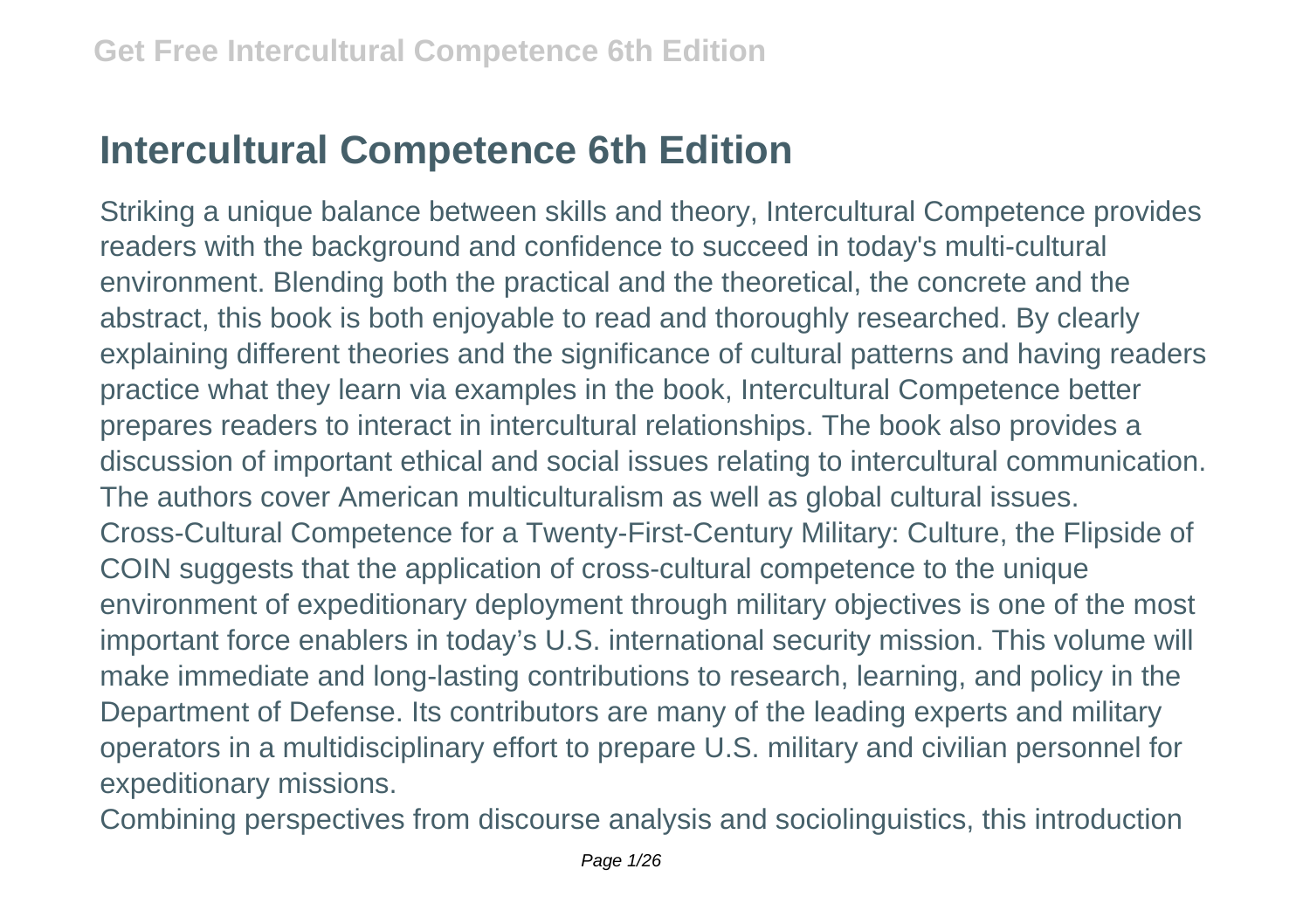provides students with a comprehensive, up-to-date and critical overview of the field of intercultural communication.Ingrid Piller explains communication in context using two main approaches.The first treats cultural identity, difference and similarity as discursive constructions. The second, informed by bilingualism studies, highlights the use and prestige of different languages and language varieties as well as the varying access that speakers have to them.Linguistics students will find this book a useful tool for studying language and globalization as well as applied linguistics.

This text addresses the core issues and concerns of intercultural communication by integrating three different perspectives: the social psychological, the interpretive, and the critical. The dialectical framework, integrated throughout the book, is used as a lens to examine the relationship of these research traditions.

This is the eBook of the printed book and may not include any media, website access codes, or print supplements that may come packaged with the bound book. Intercultural Competence provides students with the tools to succeed in today's intercultural world. Blending both the practical and theoretical, this text offers students the requisite knowledge, the appropriate motivations, and the relevant skills to function competently with culturally-different others. The text provides a discussion of important ethical and social issues relating to intercultural communication and encourages students to apply vivid examples that will prepare them to interact better in intercultural relationships. Learning Goals Upon completing this book, readers will be able to: Appreciate the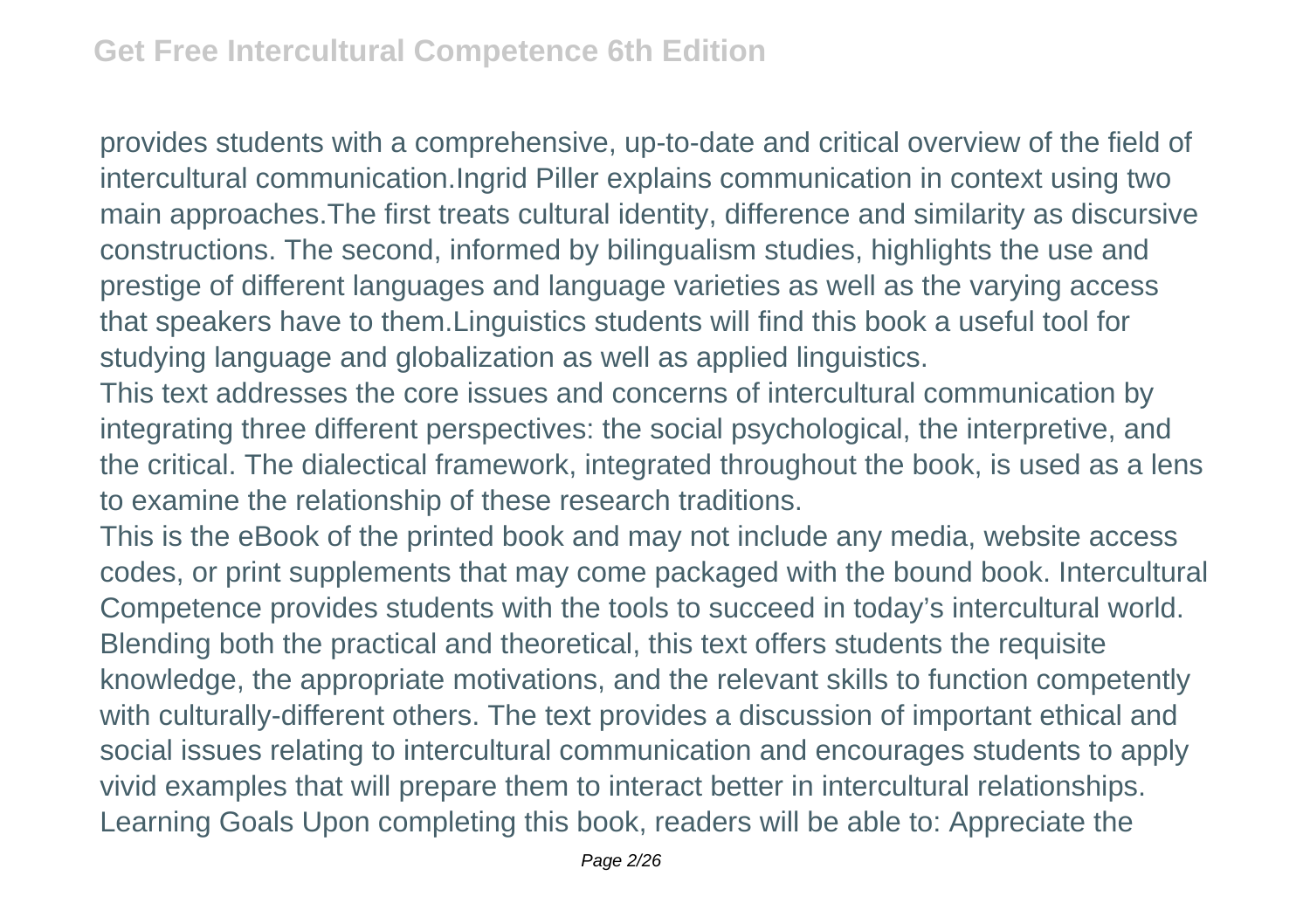impact of cultural patterns on intercultural communication Use both practical and theoretical ideas to understand intercultural communication competence Understand some of the central contexts – in health, education, business, and tourism – in which intercultural communication occurs Discuss cultural identity and the role of cultural biases Note: MySearchLab with eText does not come automatically packaged with this text. To purchase MySearchLab, please visit: www.mysearchlab.com or you can purchase a valuepack of the text + MySearchLab (at no additional cost): ValuePack ISBN-10: 0205912044 / ValuePack ISBN-13: 9780205912049 An Introduction to Intercultural Communication equips students with the knowledge and skills to be competent and confident intercultural communicators. Best-selling author Fred E. Jandt guides readers through key concepts and helps them connect intercultural competence to their own life experiences in order to enhance understanding. Employing his signature accessible writing style, Jandt presents balanced, up-to-date content in a way that readers find interesting and thoughtprovoking. The Tenth Edition gives increased attention to contemporary social issues in today's global community such as gender identifications, social class identity, and immigration and refugees.

It is now widely recognised that learning a language should not just involve linguistic competence but also intercultural competence. It is also clear that intercultural competence can be developed through related subjects such as geography, history,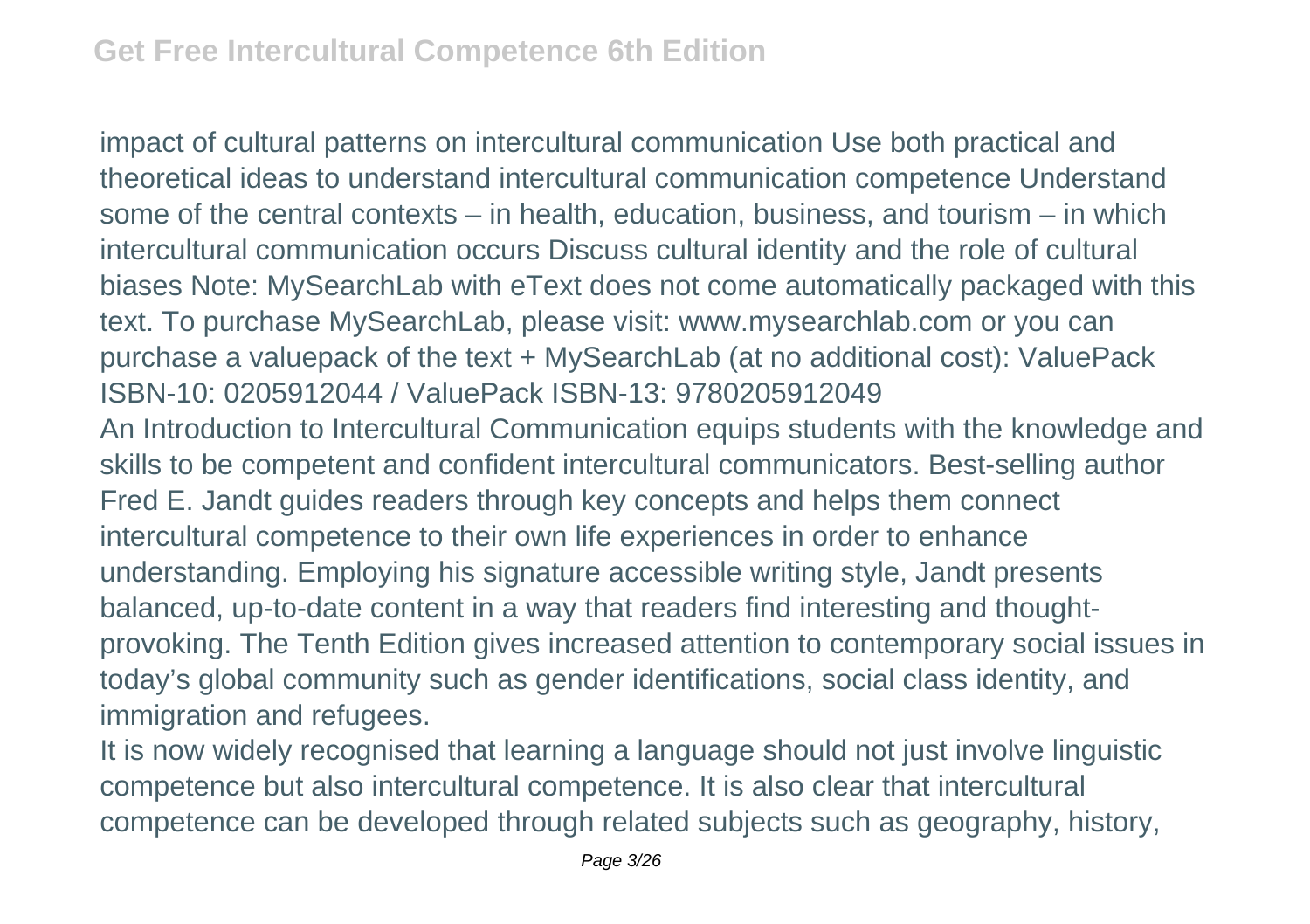mother tongue teaching. This book takes this as a given and provides practical help for teachers who wish to help their learners acquire intercultural competence in the ordinary classroom. It contains descriptions of lessons and materials from a wide range of classrooms in several countries and for beginners to advanced learners. Bringing together current research, theories and methods from leading scholars in the field, this volume is a state-of-the-art study of intercultural communication competence and effectiveness. In the first part, contributors analyze the conceptual decisions made in intercultural communication competence research by examining decisions regarding conceptualization, operationalization, research design and sampling. The second part presents four different theoretical orientations while illustrating how each person's theoretical bias directs the focus of research. Lastly, both quantitative and qualitative research approaches used in studying intercultural communication competence are examined.

In a multicultural environment, having intercultural competences is the most important determining factor between success and failure. This concise book introduces the topic for students and scholars. Building upon an accessible understanding of cultural differences, the author provides various models for understanding and framing culture. Theory is linked to practice by examining how to deal with intercultural conflicts via practical examples and advice. Students striving to perform well in intercultural environments, will benefit from reading this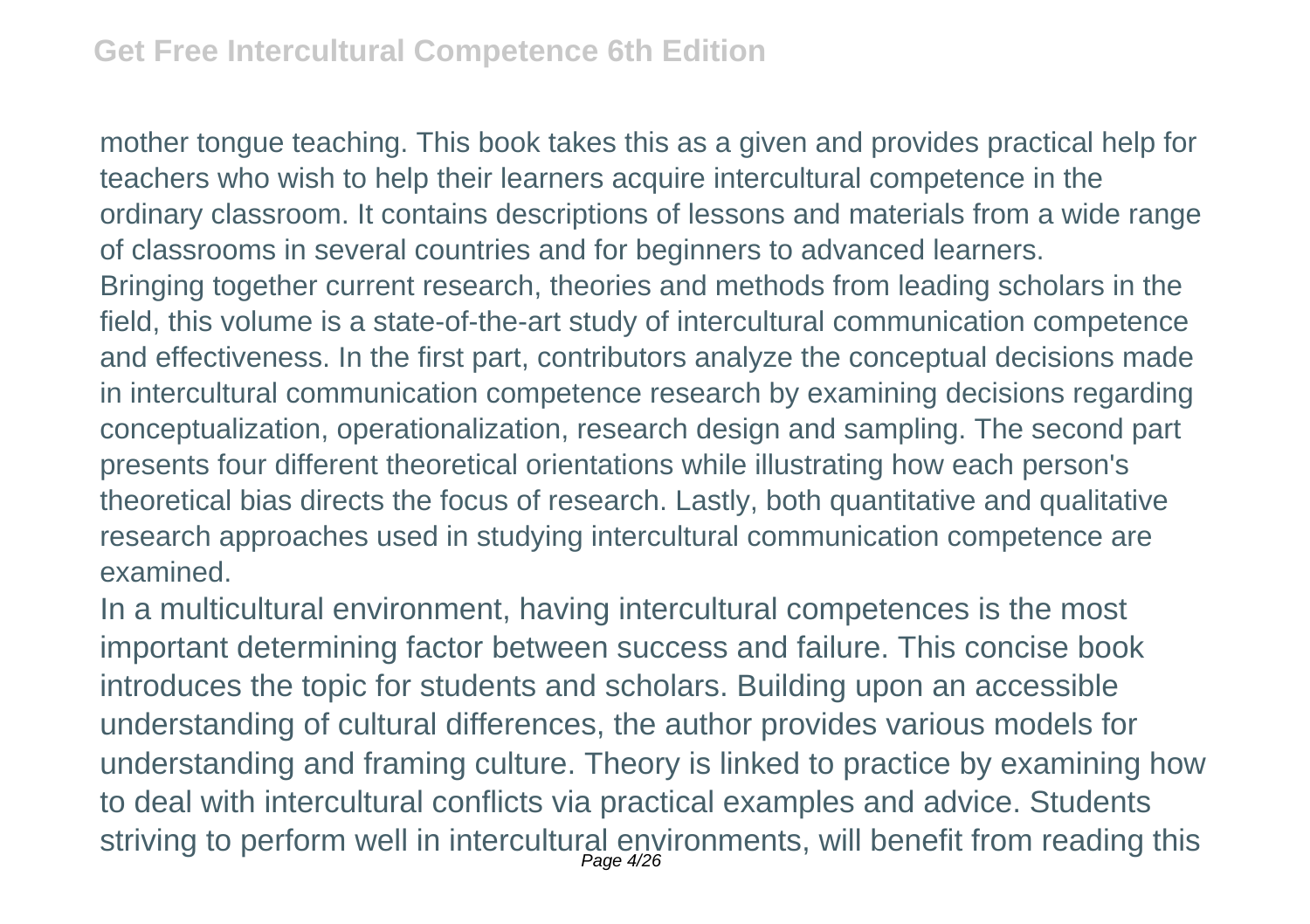book which helps them convert models and cultural knowledge into practical skills.

Presenting balanced coverage of skills and theory, Intercultural Competence provides readers with the knowledgeable background and necessary skills to succeed in today's multicultural environment. Blending both the practical and theoretical, this thoroughly researched book offers readers an enjoyable read and contemporary coverage of the impact of technology on intercultural communication and cutting-edge interpersonal scholarship. Intercultural Competence provides a discussion of important ethical and social issues relating to intercultural communication and encourages readers to apply theory through vivid examples to better prepare them to interact in intercultural relationships. Competence in communicating across cultures is a prerequisite for success in today's fast-changing global community. In Intercultural Communication, Patel, Li and Sooknanan draw on their deep intercultural experience to show us how to build successful communication bridges across diverse cultures. The book explores various theoretical positions on global communication ethics and norms by providing an overview of the contemporary socio-cultural situation and seeking ways in which common ground may be found between these different positions. The authors raise points of critical reflection on intercultural events and issues in Page 5/26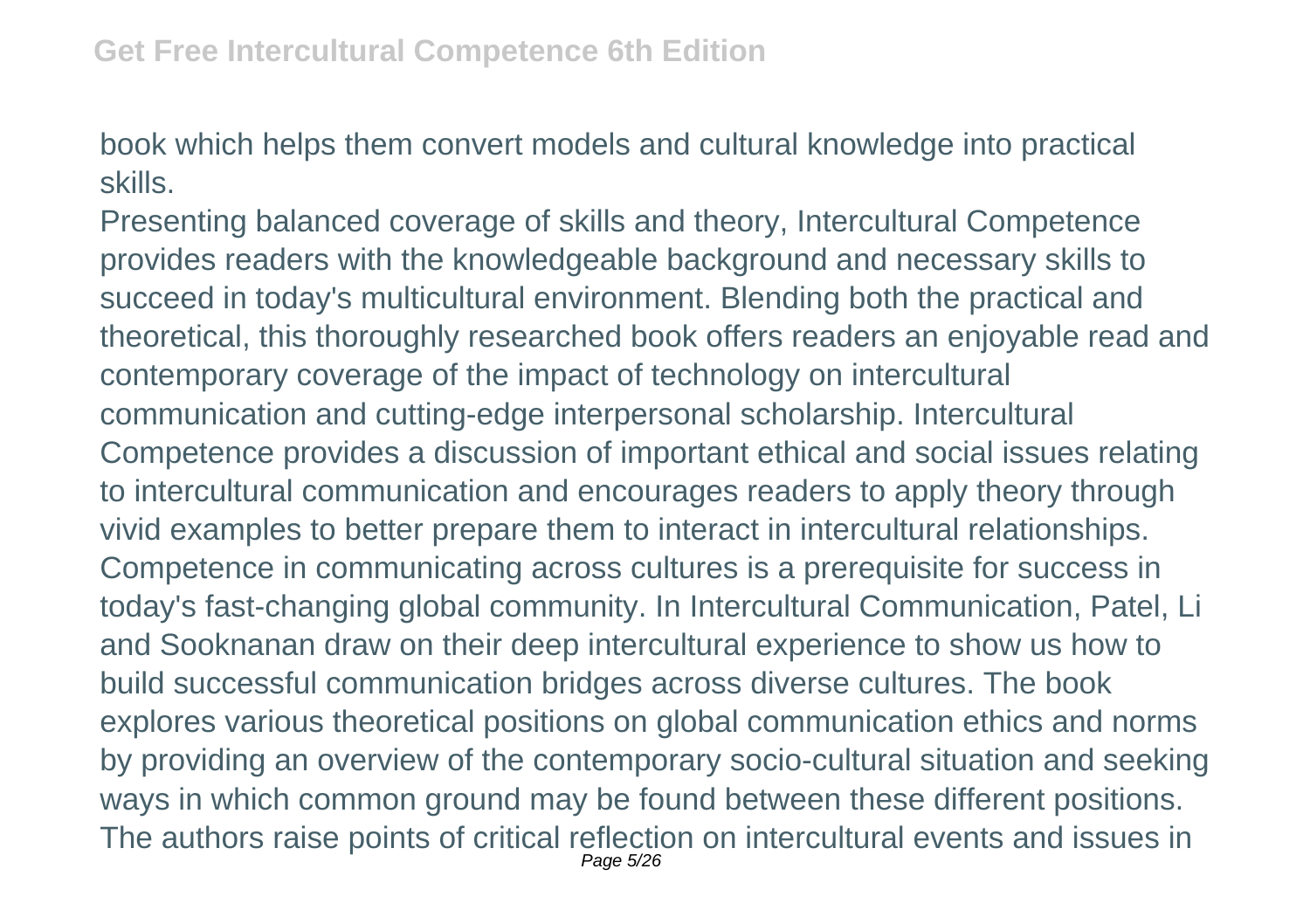various areas of communication including health, work, environment and education. The book also covers a range of issues, from the interactions of various cultures to the expansion of social organizations and the growing global infrastructure. By integrating 'glocal' perspectives in intercultural communication, the book addresses the long-term strategy of developing a global community without sacrificing indigenous local values.

The Dynamics of Intercultural Communication provides a comprehensive introduction to intercultural communication that utilizes a combination of approaches. An interpersonal skills approach shows students how to improve their communication effectiveness, and a persuasive approach provides strategies, theories, and methods for understanding task and relationship development.

Books on intercultural communication are rarely written with an intercultural readership in mind. In contrast, this multinational team of authors has put together an introduction to communicating across cultures that uses examples and case studies from around the world. The book further covers essential new topics, including international conflict, social networking, migration, and the effects technology and mass media play in the globalization of communication. Written to be accessible for international students too, this text situates Page 6/26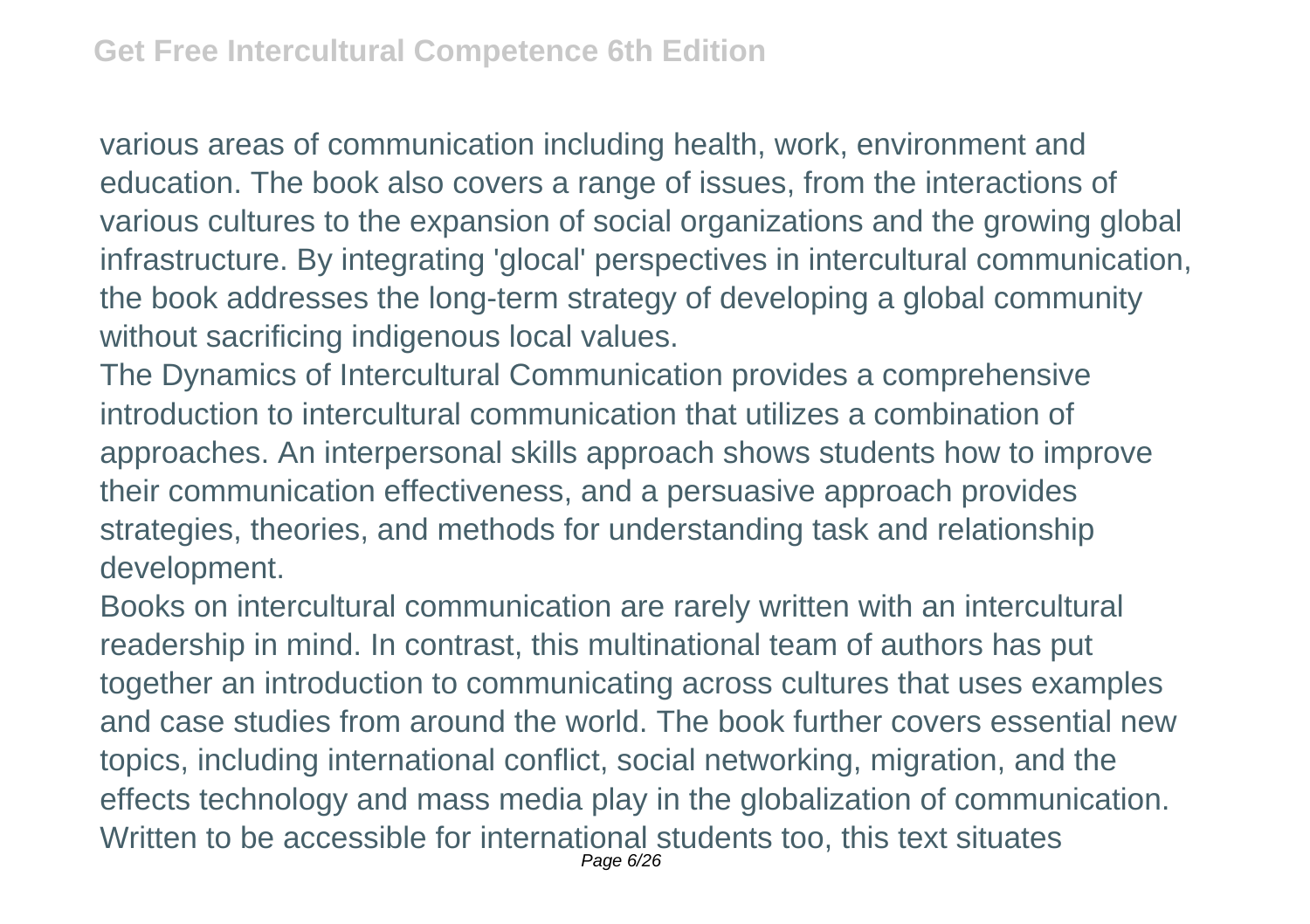communication theory in a truly global perspective. Each chapter brings to life the links between theory and practice and between the global and the local, introducing key theories and their practical applications. Along the way, you will be supported with first-rate learning resources, including: • theory corners with concise, boxed-out digests of key theoretical concepts • case illustrations putting the main points of each chapter into context • learning objectives, discussion questions, key terms and further reading framing each chapter and stimulating further discussion • a companion website containing resources for instructors, including multiple choice questions, presentation slides, exercises and activities, and teaching notes. This book will not merely guide you to success in your studies, but will teach you to become a more critical consumer of information and understand the influence of your own culture on how you view yourself and others.

Intercultural CompetenceInterpersonal Communication Across CulturesLongman Publishing Group

In this fully updated Sixth Edition of Intercultural Communication: A Contextual Approach, author James W. Neuliep provides a clear contextual model (visually depicted by a series of concentric circles) for examining communication within cultural, microcultural, environmental, sociorelational, and perceptual contexts. Page 7/26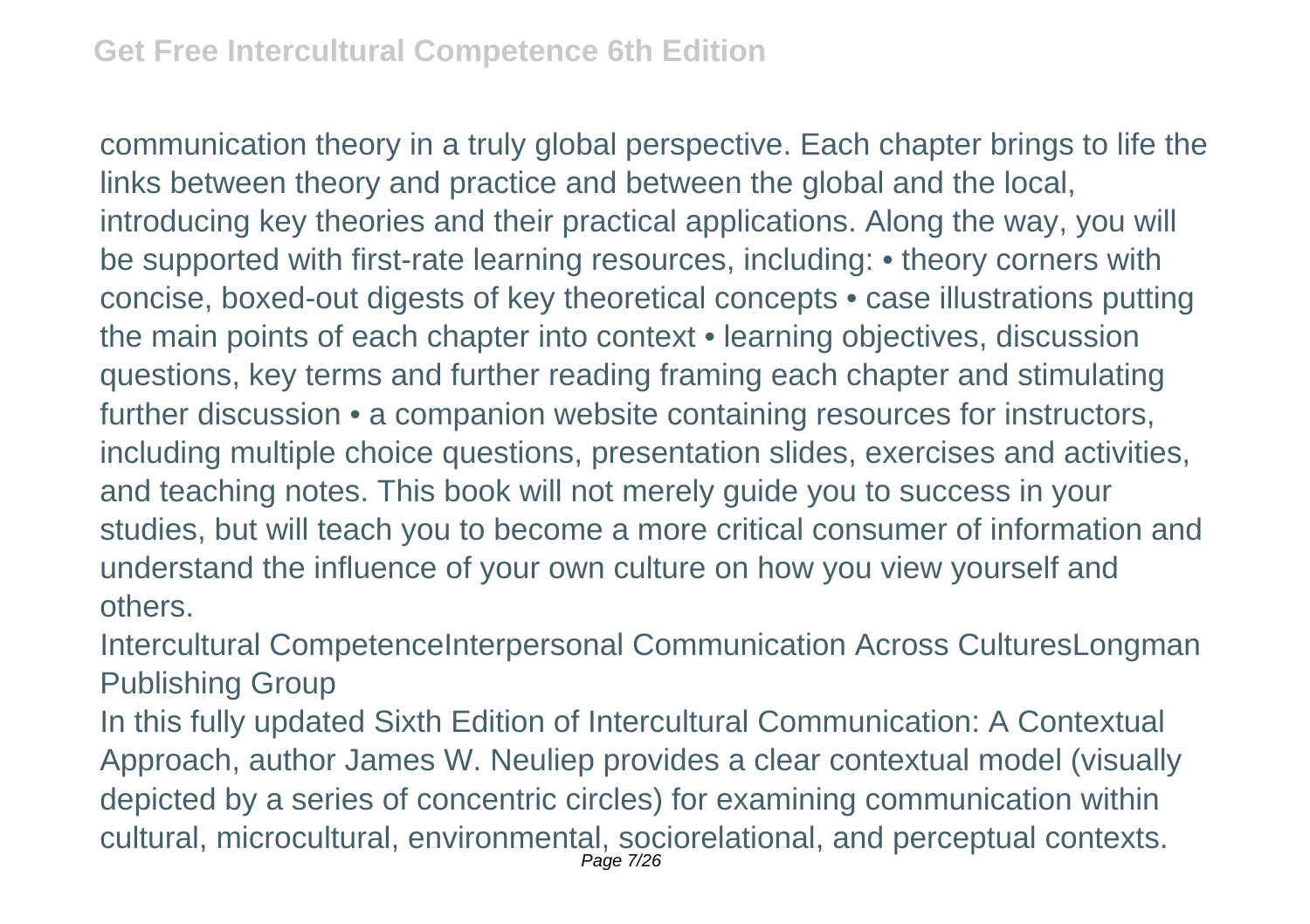Beginning with the broadest context—the cultural component of the model—the book progresses chapter by chapter through the model to the most specific traits of communication— verbal and nonverbal messages. Each chapter focuses on one context and explores the combination of factors within that context, including setting, situation, and circumstances. Highlighting values, ethnicity, physical geography, and attitudes, the book examines means of interaction, including body language, eye contact, and the exchange of words, as well as the stages of relationships, cross-cultural management, intercultural conflict, and culture shock. Introducing Language and Intercultural Communication is a lively and accessible introduction for undergraduates who are new to the study of intercultural communication, with a particular emphasis on the language dimension. Incorporating real-life examples from around the world and drawing on current research, this text argues against cultural stereotyping and instead provides students with a skill-building framework to enhance understanding of the complexities of language and intercultural communication in diverse international settings. Readers will learn to become more attuned to power relations and the ways in which sociopolitical forces can influence language choice/attitudes and the intercultural communication process. Features new to this edition include: Revised in-text discussion questions and the introduction of multiple exercises Page 8/26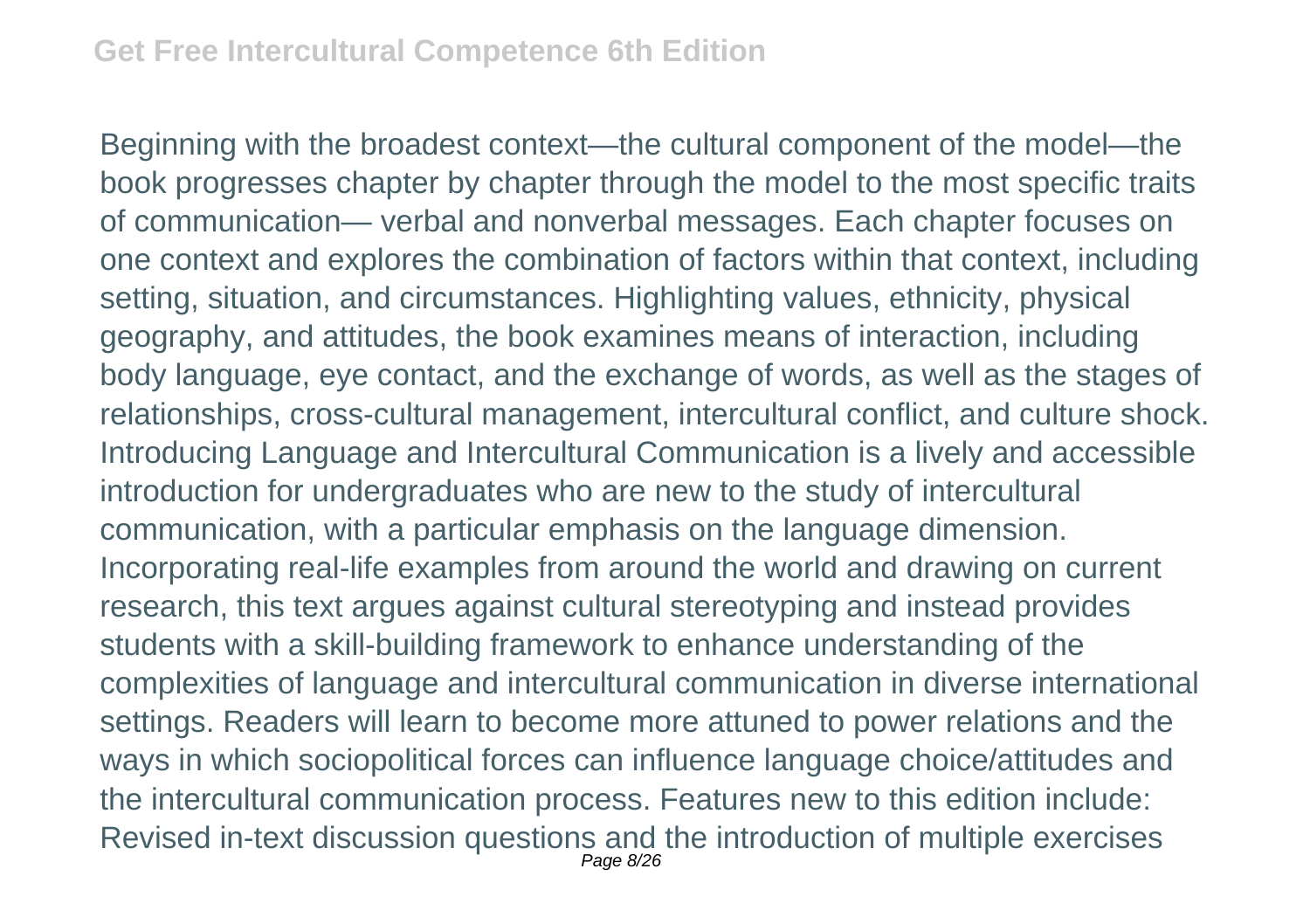and examples that aim to engage students and provide a more interactive experience; New material that takes account of key social, cultural, and political events such as the refugee crisis, Brexit and the rise of populism in many parts of the world Updated theoretical constructs that reflect recent trends in this area of study such as criticality in intercultural communication An updated Companion Website featuring suggested readings, links to media resources and real-world intercultural scenarios for students, as well as additional in-depth instructor resources featuring test materials, PowerPoints, key terms, extended chapter outlines, and sample assignments and syllabi Refreshed references and glossary to enhance understanding of key terms and concepts. This is the essential text for undergraduate students who are new to the field of intercultural communication.

This book presents a structured yet flexible methodology for developing intercultural competence in a variety of contexts, both formal and informal. Piloted around the world by UNESCO, this methodology has proven to be effective in a range of different contexts and focused on a variety of different issues. It, therefore can be considered an important resource for anyone concerned with effectively managing the growing cultural diversity within our societies to ensure inclusive and sustainable development. Intercultural Page 9/26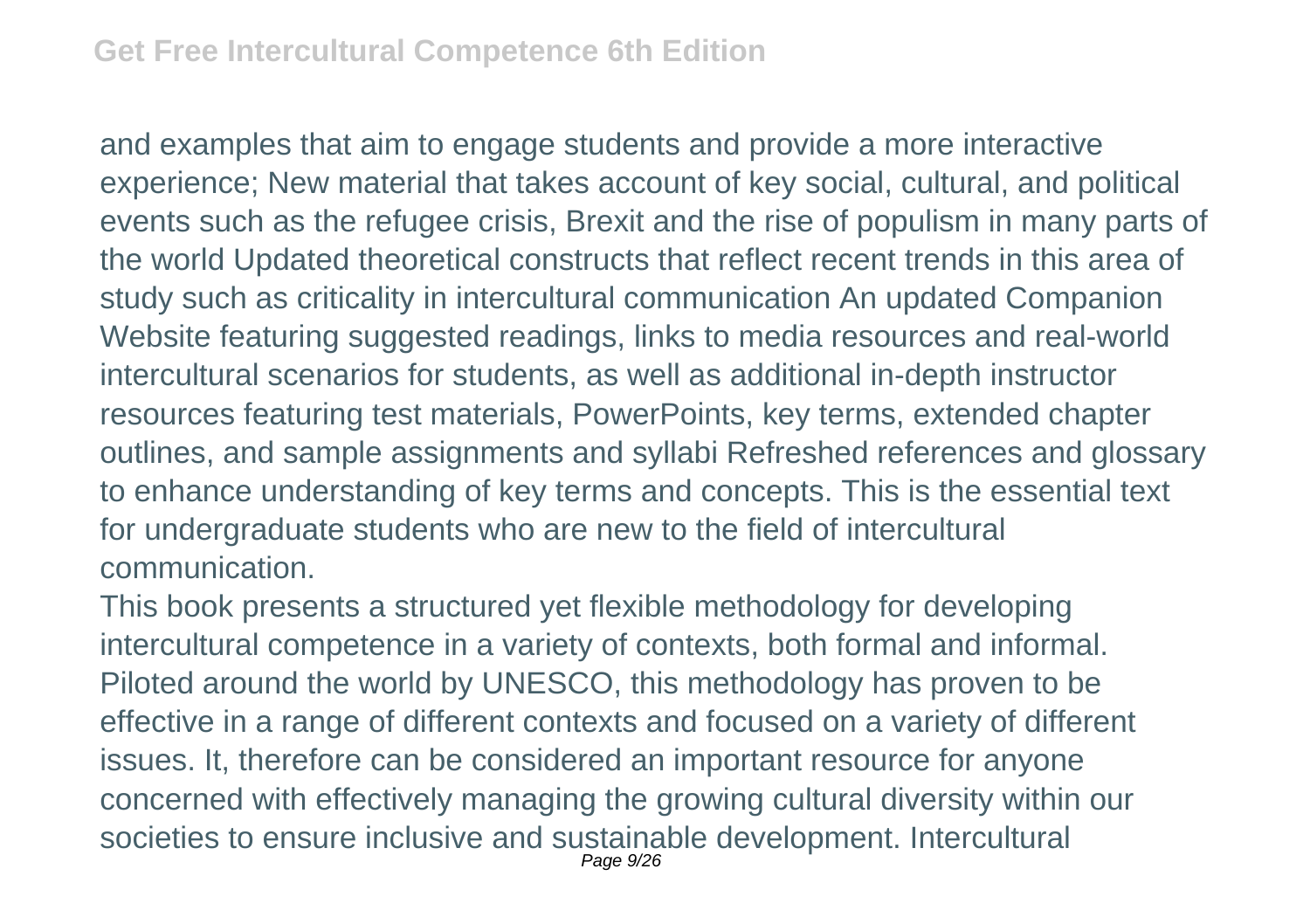competence refers to the skills, attitudes, and behaviours needed to improve interactions across difference, whether within a society (differences due to age, gender, religion, socio-economic status, political affiliation, ethnicity, and so on) or across borders. The book serves as a tool to develop those competences, presenting an innovative adaptation of what could be considered an ancient tradition of storytelling found in many cultures. Through engaging in the methodology, participants develop key elements of intercultural competence, including greater self-awareness, openness, respect, reflexivity, empathy, increased awareness of others, and in the end, greater cultural humility. This book will be of great interest to intercultural trainers, policy makers, development practitioners, educators, community organizers, civil society leaders, university lecturers and students – all who are interested in developing intercultural competence as a means to understand and appreciate difference, develop relationships with those across difference, engage in intercultural dialogue, and bridge societal divides.

Prepare future managers to face the differences in business communication across cultures. With the globalization of the world economy, it is imperative for current and future managers to be sensitive to the differences they will encounter in intercultural communication. To help make readers aware of these differences, Page 10/26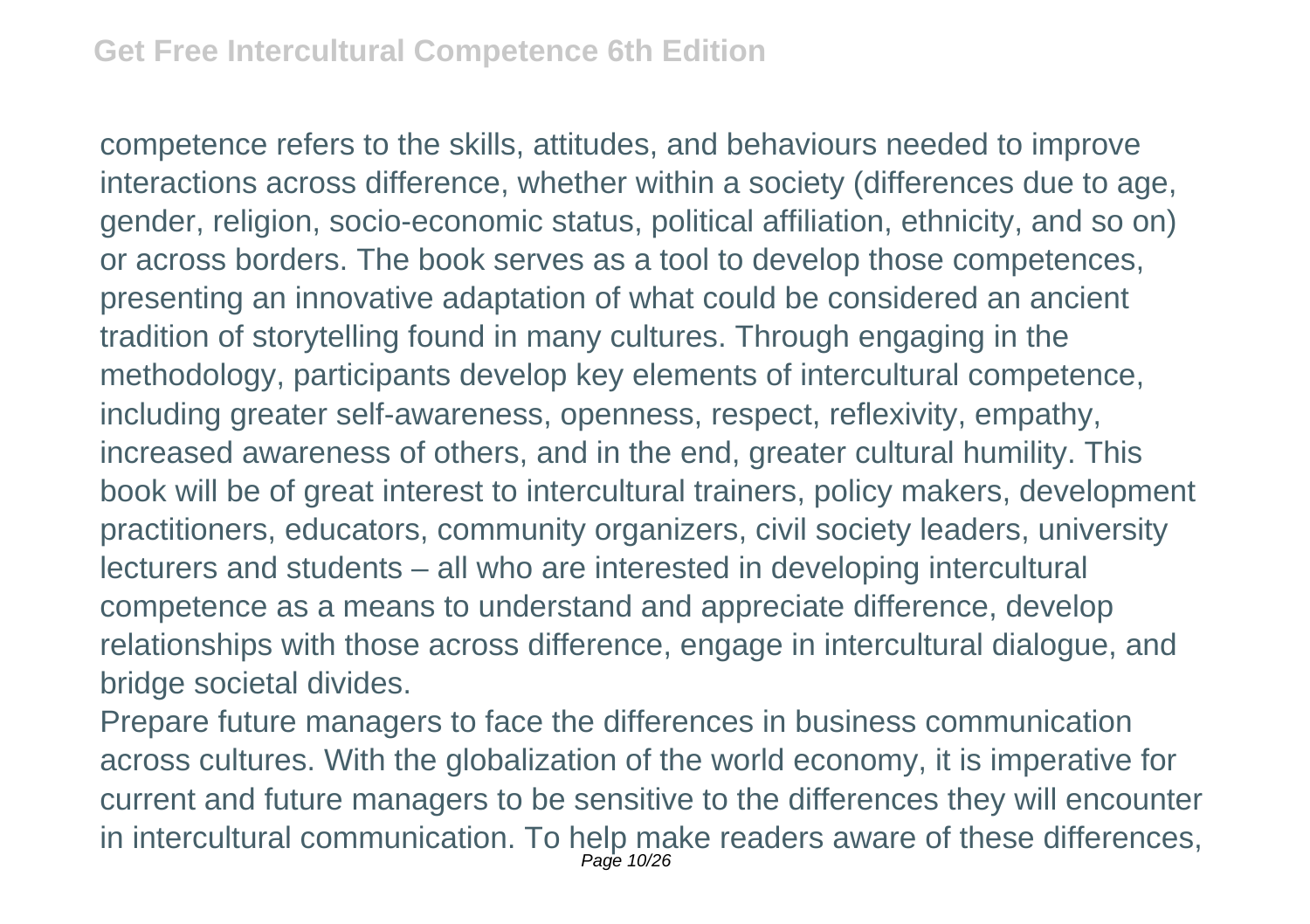Intercultural Business Communication contains practical guidelines and information on how to conduct negotiations across countries, write business letters in different societies, and includes the general "dos" and "don'ts" in international business. The fifth edition contains new cases, updated examples, and information from ten newly published books and journal articles. First Edition copy In an increasingly diverse society, the necessity for intercultural communication is becoming more apparent. This book is comprehensive, current in its approach to cultural differences and organized clearly. Divided into 21 chapters, the book guides the student through the key concepts of communication and culture with a chapter for each main area such as interpersonal, nonverbal, multicultural and subcultural. While the mainstream cultural divisions are well defined, Fred E Jandt also looks at subcultures and aspects of cultural variance and assimilation such as use of language, immigrant acculturation and sexual preferences.Much of the material in the book is designed to help students build communication skills with particular emphasis on crossing cultural barriers. The emphasis on experiential learning through student activities is aided by use of the student workbook.

"One of the best textbooks in intercultural communication for undergraduate students" —Mo Bahk, California State University, San Bernardino How does the Page 11/26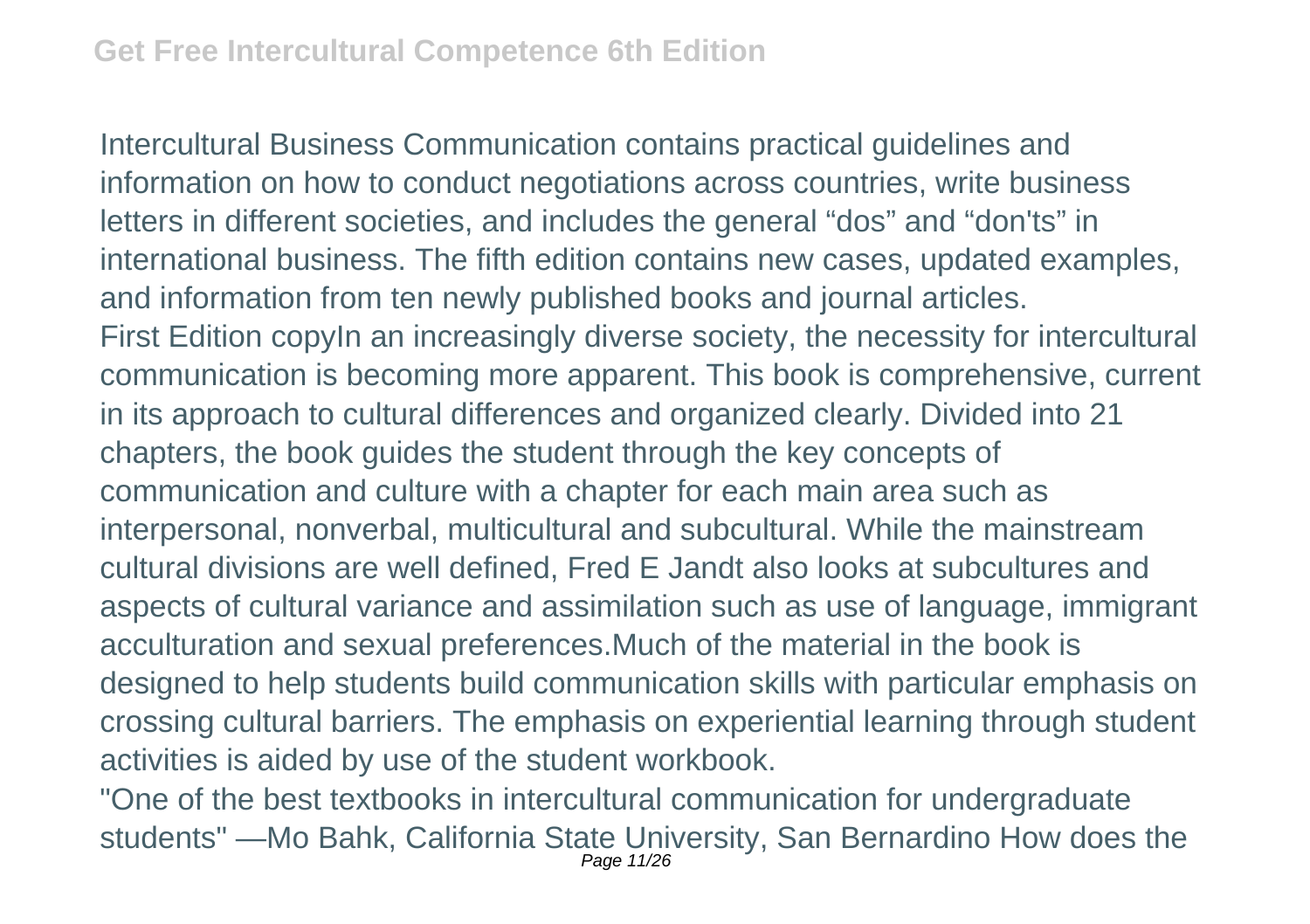Syrian refugee crisis, the election of Donald Trump, and the global rise of nationalism affect our ability to communicate and function across cultures? The highly anticipated Ninth Edition of An Introduction to Intercultural Communication prepares today's students to successfully navigate our increasingly global community by integrating major current events into essential communication skills and concepts. To spark student interest, award-winning professor and bestselling author Fred E. Jandt offers unique insights into intercultural communication, at home and abroad, through an emphasis on history, culture, and popular media. Each chapter integrates material on social media, as well as extensive new examples from recent international news and events. Throughout the text, Jandt reinforces the important roles that our own stories, personal experiences, and self-reflection play in building our intercultural understanding and competence. Give your students the SAGE edge! SAGE edge offers a robust online environment featuring an impressive array of free tools and resources for review, study, and further exploration, keeping both instructors and students on the cutting edge of teaching and learning. Learn more at edge.sagepub.com/jandt9e.

This book addresses one of the most critical issues facing global business leaders and the multicultural workforce – how to work and relate effectively in the Page 12/26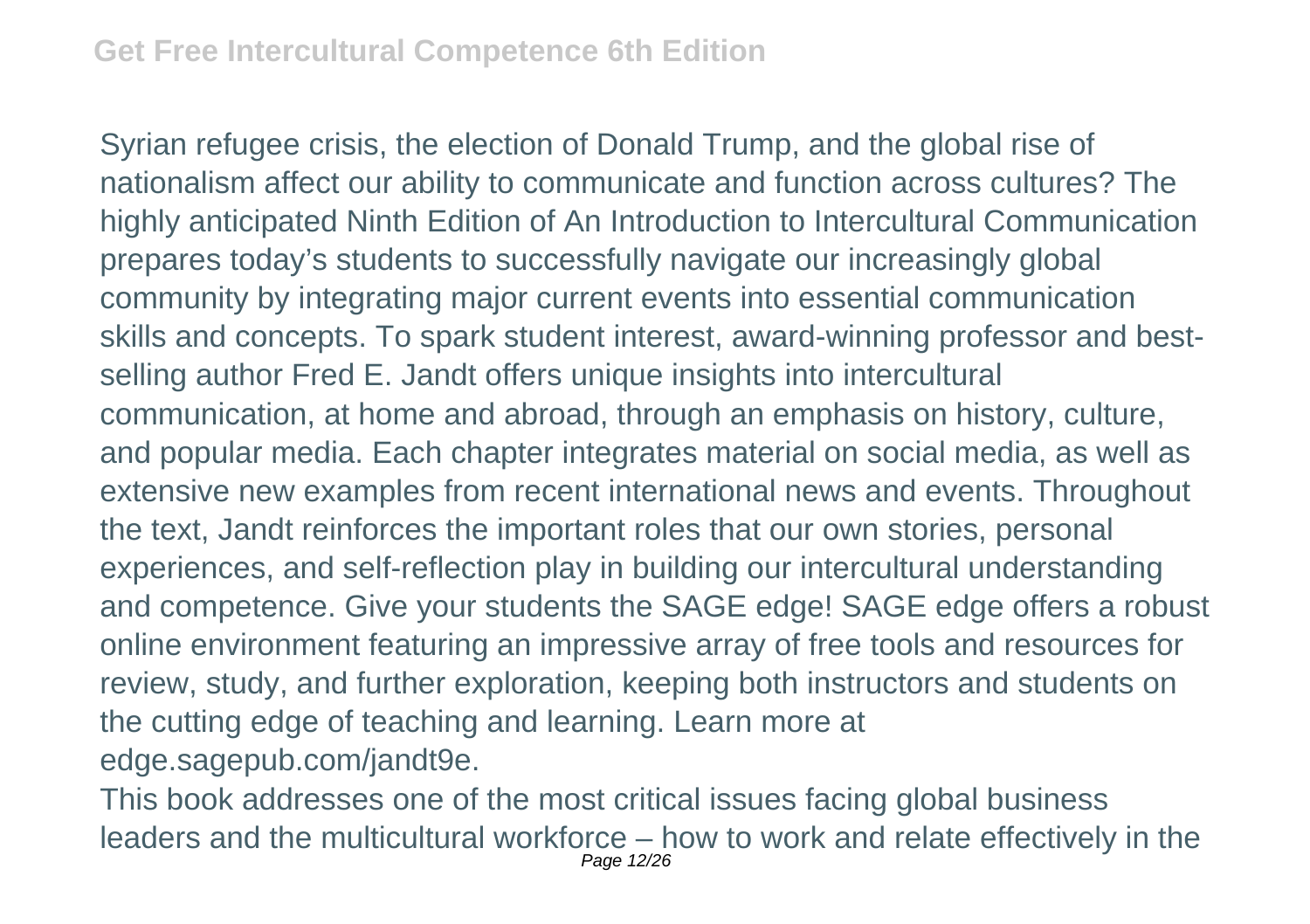intercultural contexts. The author presents business professionals, practitioners and academics with the Collaborative Intercultural Competence Model. Based on solid theoretical assumptions and real intercultural experiences, this model is to help professionals work more effectively across and within cultures. This book expands the traditional presentation of existing knowledge by providing a unified discussion of intercultural communication and its conceptual foundations. The book offers readers with a contemporary insight into the intercultural competence phenomenon and highlights the basis for its experience-based inquiry, assessment and development. A distinctive feature of Intercultural Competence in Organizations is its comprehensive coverage of the intercultural competence framework from both communication and organizational behavior perspectives. This book does not cover traditional areas of international business, international management, global management strategy and policy and cross-cultural comparative management, but focuses on theoretical foundations of intercultural competence and intercultural competence research and practice. The author describes the complex nature of intercultural competence in a straightforward format which helps professionals, practitioners and students to envision a variety of intercultural situations in which they may behave competently. Thus, the conceptual acumen of this title is to understand the premises of intercultural Page 13/26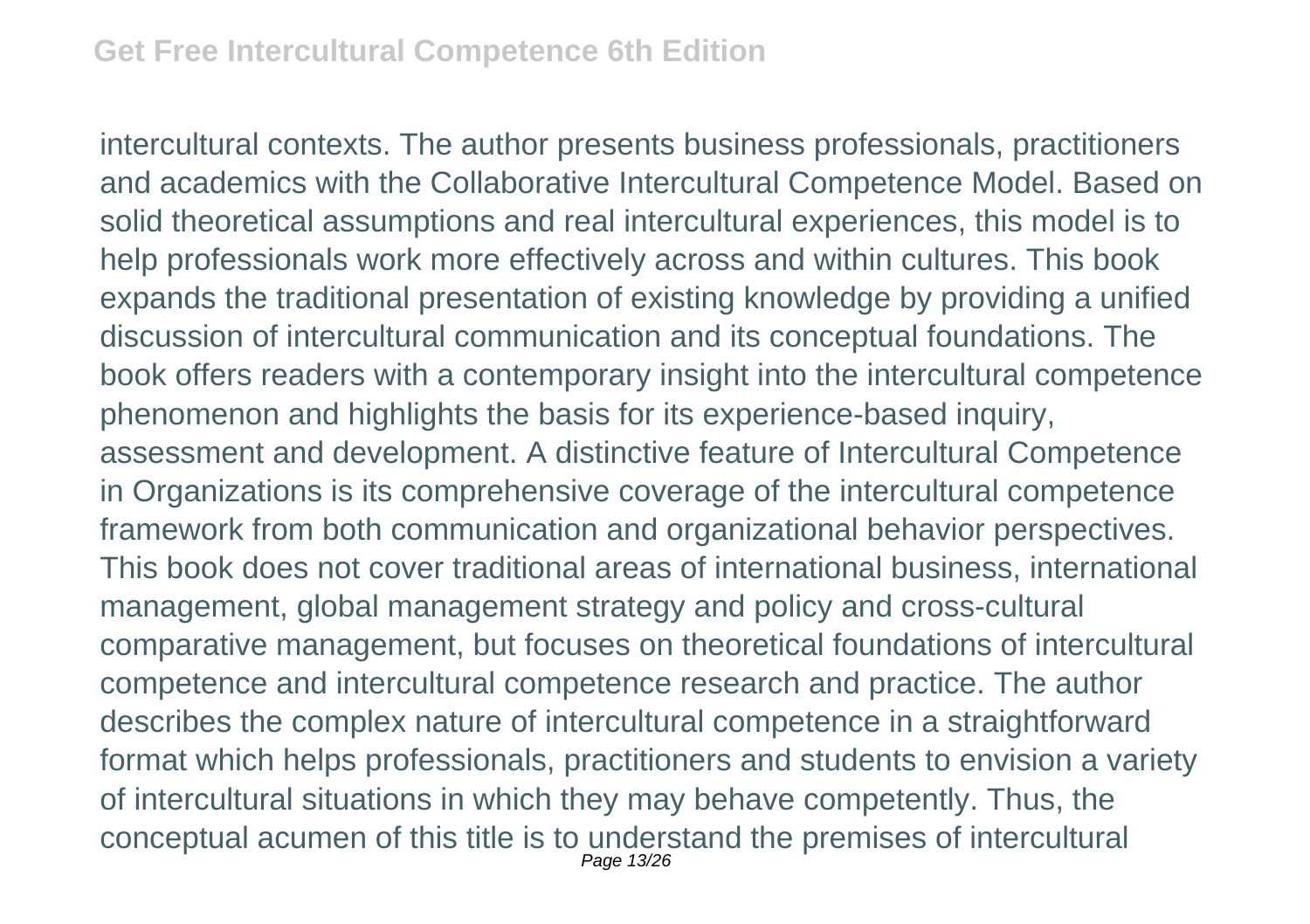competence, embrace its theoretical assumptions, see its practical applicability, and advance individual intercultural competence. Featuring examples and skill development exercises, this book will be appealing to professionals, practitioners, students, academics and policy makers in the field of international business, management and communication. "Dr. Matveev challenges his readers to develop their intercultural competence so as to make themselves more effective, more humane and more socially skilled in a world that increasingly involves extensive contact across various groups of people." --from the Foreword by Richard W. Brislin, University of Hawaii "Dr. Matveev creates an awareness of intercultural competence by exposing the reader to the theoretical concepts and practical tools. Business people and academics will use this book to recognize and leverage the benefits of cultural diversity." --Berthold Mukuahima, Director of Human Capital, Ohlthaver & List Group, Namibia "Dr. Matveev reveals how intercultural competence of professional multicultural teams helps in achieving corporate competitive advantage and longevity in a challenging globalized world. This book is very useful for managers, scholars and students who want to elevate the efficacy of intercultural relationship in their professional and personal lives." --Sre?ko ?ebron, Management Board Member, Sava Reinsurance Company, Slovenia /div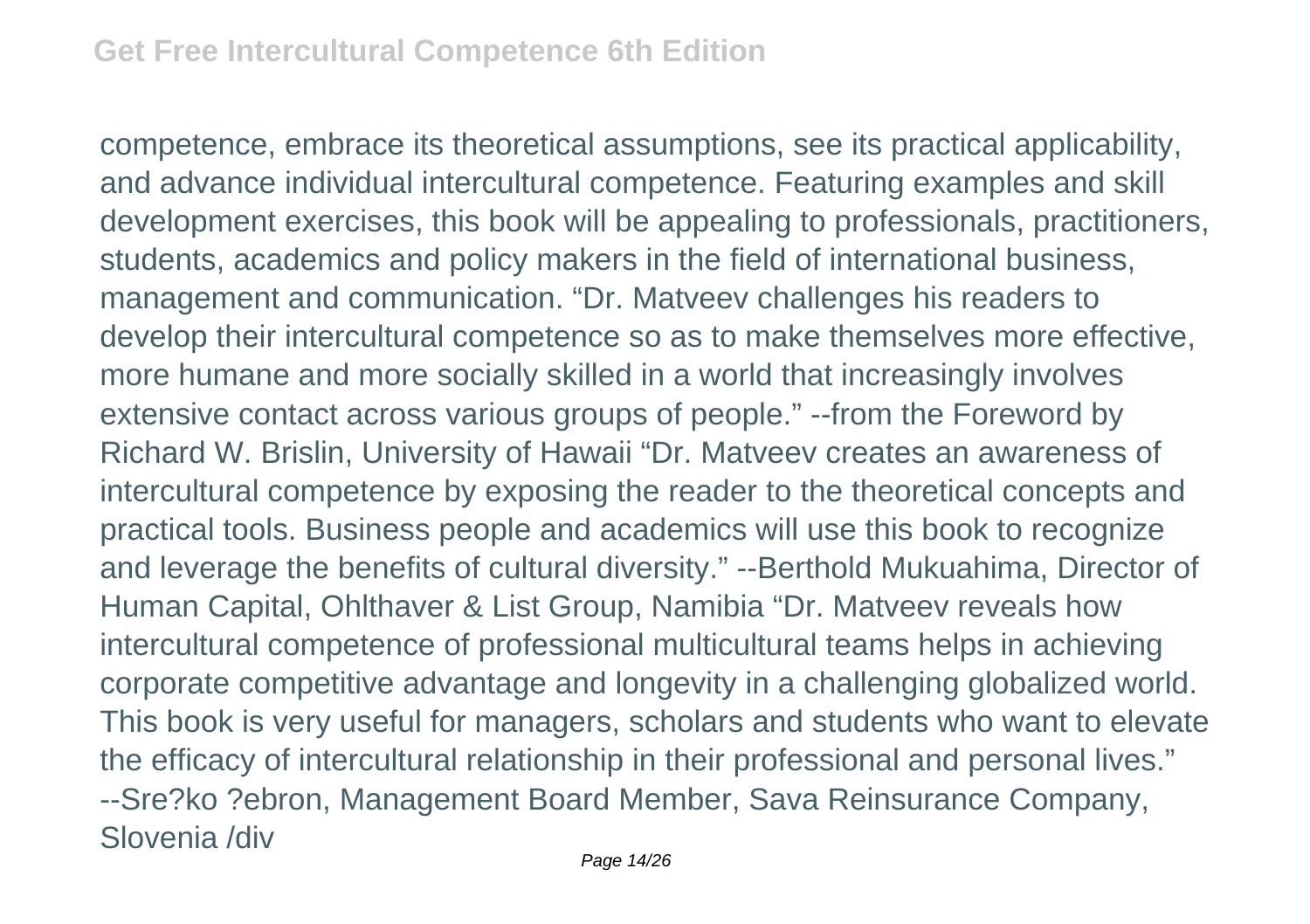This book presents different aspects of intercultural communication research as they connect to and intersect with sub-disciples such as media studies, communication education, international communication, rhetorical studies, gender and sexuality studies, popular culture, and organizational communication. Intercultural communication (IC) scholars in the CSCA region have often been questioned, and sometimes challenged, by scholars who have claimed that the Midwest is not an ideal locale for studying communication across cultures and among people from varying cultural backgrounds. However, over the years, scholars have established that intercultural communication is an important area of scholarship in the Midwest (and beyond), and that the region offers plenty of opportunities for studying the intersections of cultural perspectives in communication, ranging from racial and ethnic discrimination to the adaptation process of international students and from immigrant experiences to issues in queer cultures. Because IC research does not exist in isolation, and it is always connected to larger frameworks or theoretical approaches within communication studies, the contributors in this book address how IC scholarship informs other areas of research and how IC scholars use the concepts and theoretical lenses of IC research to examine issues outside of IC. Although the focus is mainly on IC scholarship within the CSCA region, the scope of the book extends beyond Page 15/26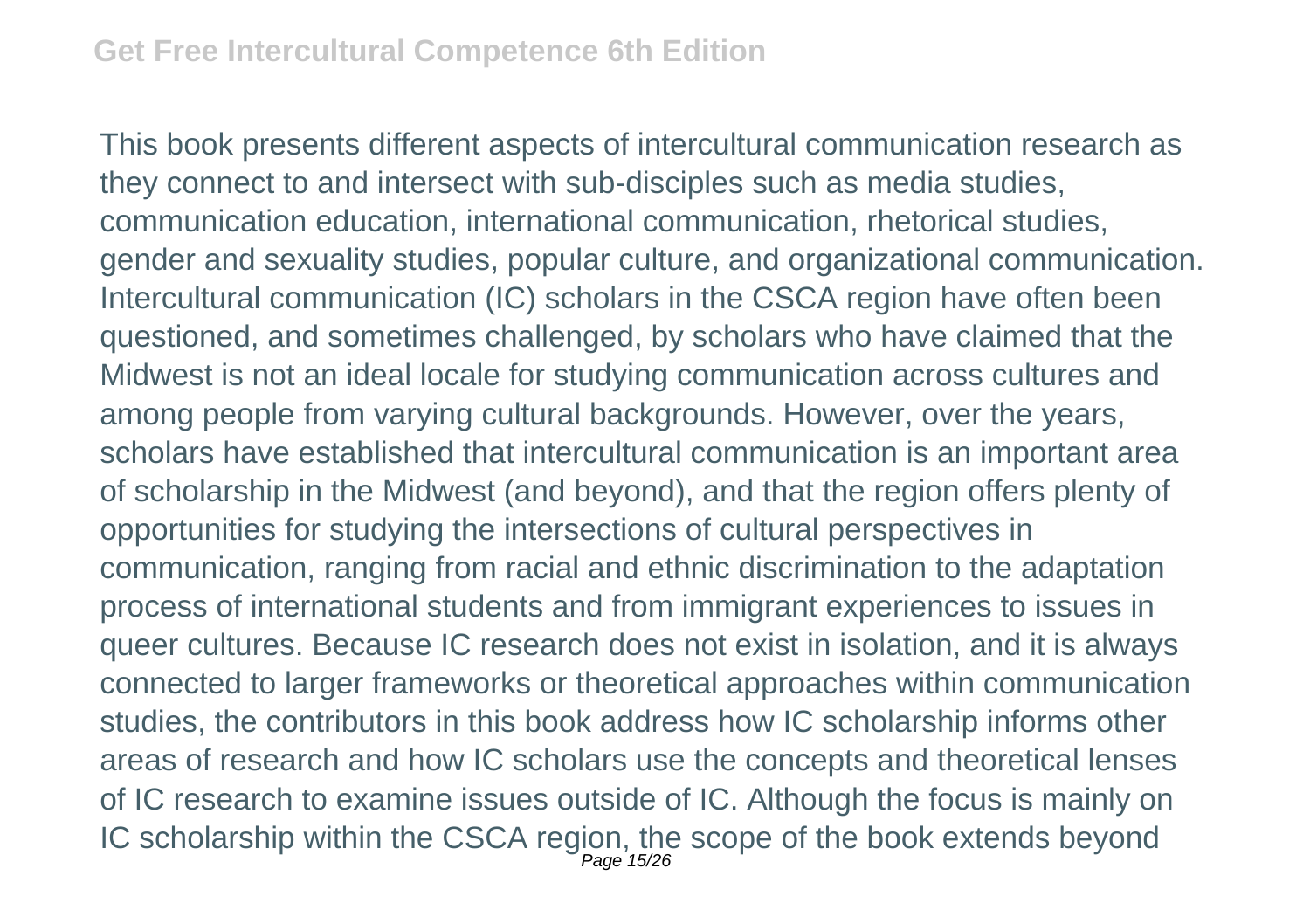this regional boundary as well. This book was originally published as a special issue of Communication Studies.

Updated in a new 6th edition, Communication in History reveals how media has been influential in both maintaining social order and as powerful agents of change. With revised new readings, this anthology continues to be, as one reviewer wrote, "the only book in the sea of History of Mass Communication books that introduces readers to a more expansive, intellectually enlivening study of the relationship between human history and communication history". From print to the Internet, this book encompasses a wide-range of topics, that introduces readers to a more expansive, intellectually enlivening study of the relationship between human history and communication history. This handbook takes a multi-disciplinary approach to offer a current state-of-art survey of intercultural communication (IC) studies. The chapters aim for conceptual comprehension, theoretical clarity and empirical understanding with good practical implications. Attention is mostly on face to face communication and networked communication facilitated by digital technologies, much less on technically reproduced mass communication. Contributions cover both cross cultural communication (implicit or explicit comparative works on communication practices across cultures) and intercultural communication (works on Page 16/26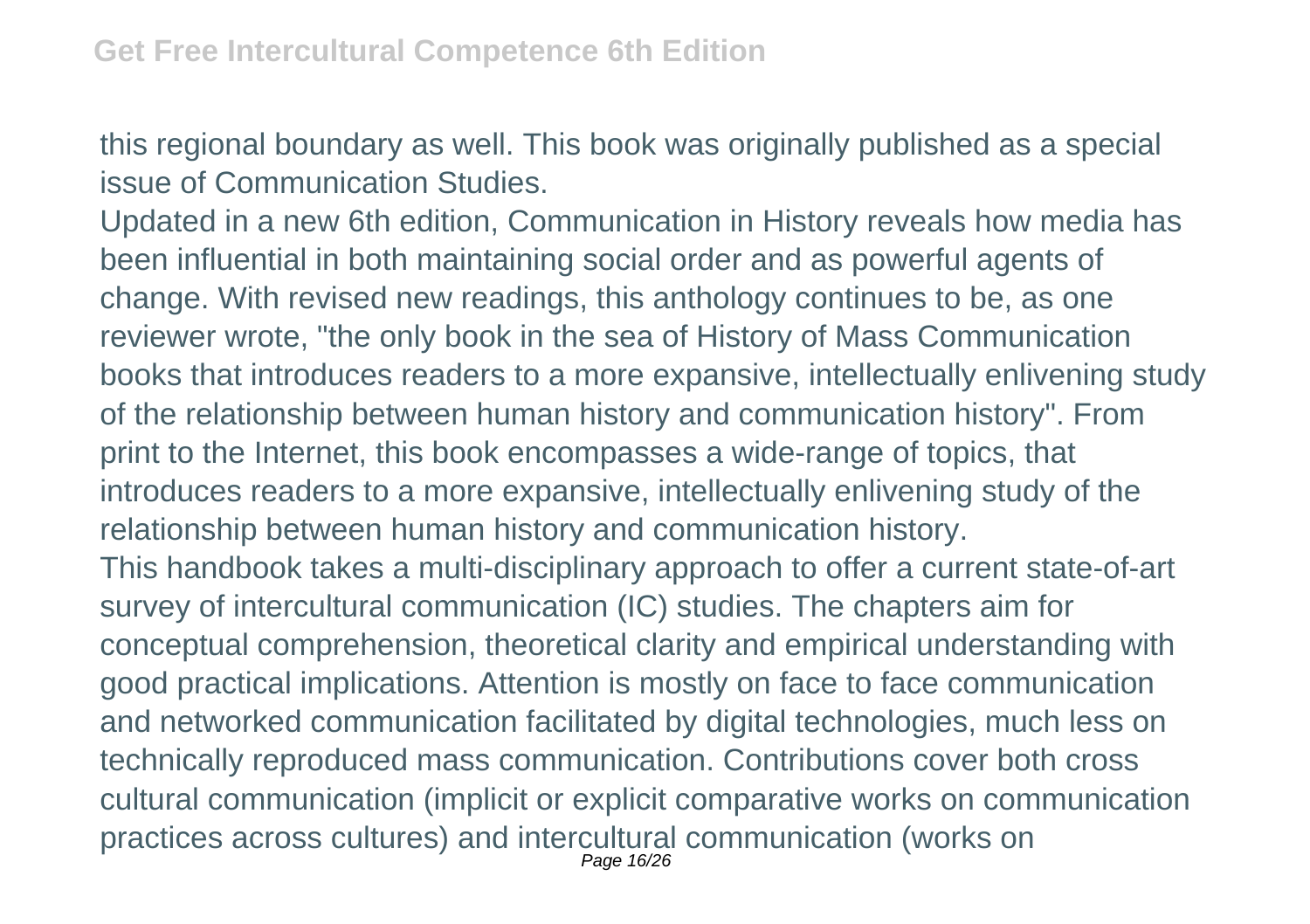communication involving parties of diverse cultural backgrounds). Topics include generally histories of IC research, theoretical perspectives, non-western theories, and cultural communication; specifically communication styles, emotions, interpersonal relationships, ethnocentrism, stereotypes, cultural learning, cross cultural adaptation, and cross border messages;and particular context of conflicts, social change, aging, business, health, and new media. Although the book is prepared for graduate students and academicians, intercultural communication practitioners will also find something useful here. Packed with current research and examples, bestselling COMMUNICATION BETWEEN CULTURES, 9E equips readers with a deep understanding and appreciation of different cultures while helping them develop practical communication skills. Part I introduces the study of communication and culture; Part II focuses on the ability of culture to shape and modify our view of reality; Part III puts the theory of intercultural communication into practice; and Part IV converts knowledge into action. This is the only text to consistently emphasize religion and history as key variables in intercultural communication. Compelling examples help readers examine their own assumptions, perceptions, and cultural biases--so they can understand the subtle and profound ways culture affects communication. The ninth edition offers expanded discussions of the impact of globalization, a new chapter on intercultural communication competence, and more coverage of new technology. Important Notice: Media content referenced within the product description or the product text may not be available in the ebook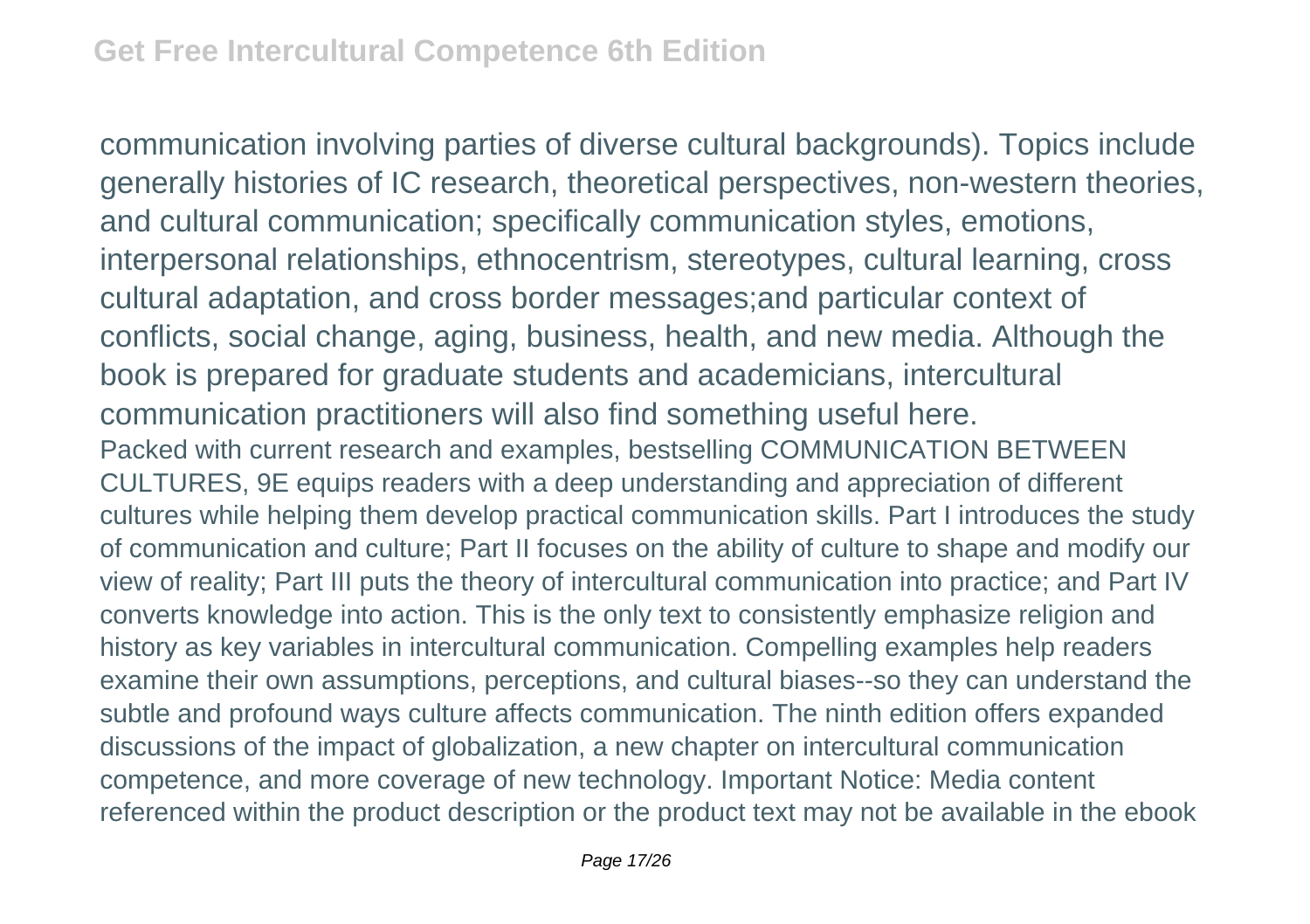version.

Studieboek op hbo-niveau over effectief communiceren tussen mensen uit verschillende culturen.

This popular text addresses the core issues and concerns of intercultural communication by integrating three different perspectives: the social psychological, the interpretive, and the critical. The dialectical framework, integrated throughout the book, is used as a lens to examine the relationship of these research traditions. This text is unique in its emphasis on the importance of histories, popular culture, and identities. The new edition features expanded discussion on globalization, computer-mediated technologies, and the role of religion in global and domestic contexts and how they relate to intercultural communication.

This ground-breaking book is the first to describe in detail how teachers, supported by university educators and education advisers, might plan and implement innovative ideas based on sound theoretical foundations. Focusing on the teaching and learning of intercultural communicative competence in foreign language classrooms in the USA, the authors describe a collaborative project in which graduate students and teachers planned, implemented and reported on units which integrated intercultural competence in a systematic way in classrooms ranging from elementary to university level. The authors are clear and honest about what worked and what didn't, both in their classrooms and during the process of collaboration. This book will be required reading for both scholars and teachers interested in applying academic theory in the classroom, and in the teaching of intercultural competence. Written in a conversational style that transforms complex ideas into accessible ones, this

international best-seller provides an interdisciplinary review of the theories and research in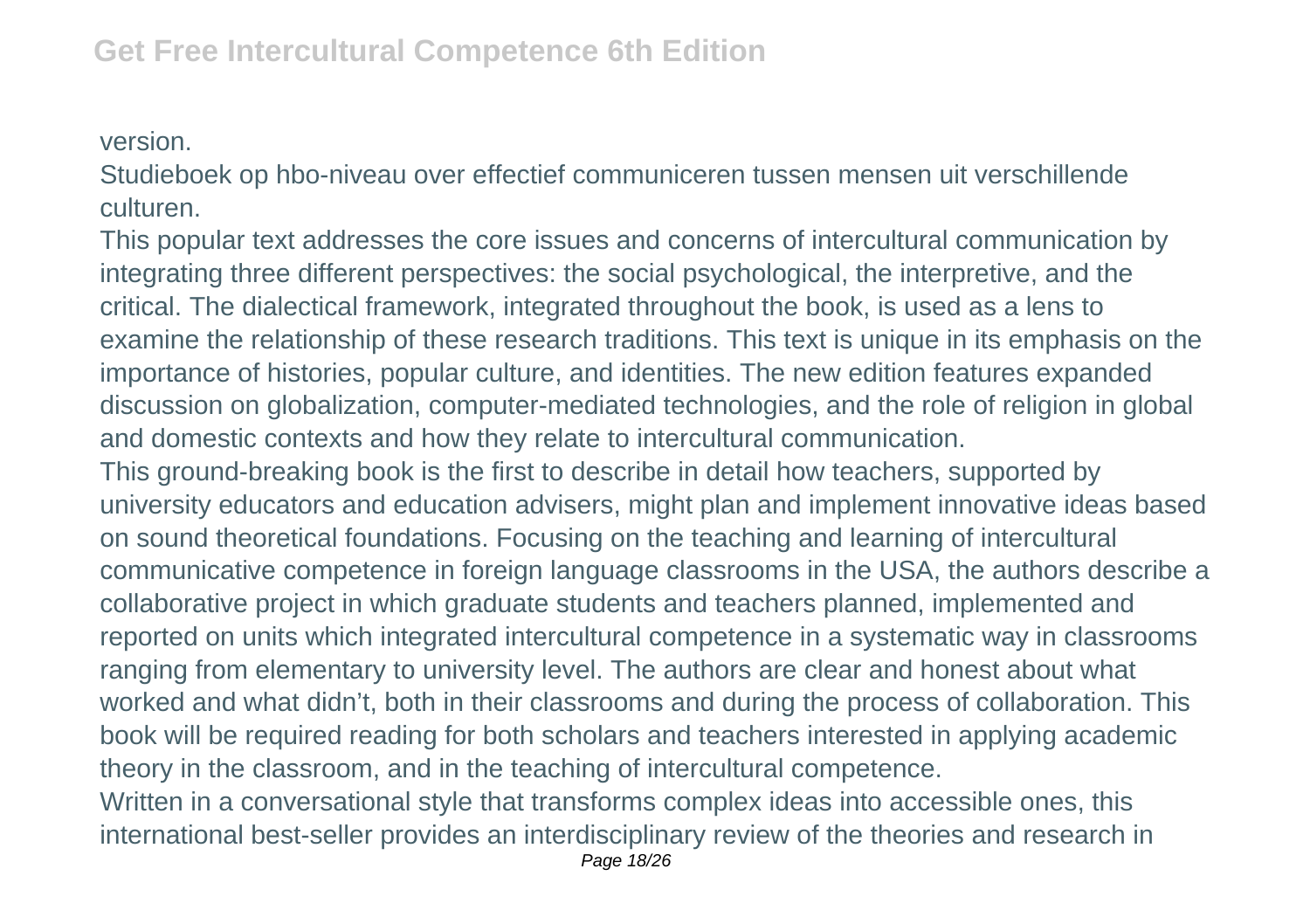cross?cultural psychology. The book's unique critical thinking framework, including Critical Thinking boxes, helps to develop analytical skills. Exercises interspersed throughout promote active learning and encourage class discussion. Case in Point sections review controversial issues and opinions about behavior in different cultural contexts. Cross?Cultural Sensitivity boxes underscore the importance of empathy in communication. Numerous applications better prepare students for working in various multicultural contexts such as teaching, counseling, health care, and social work. The dynamic author team brings a diverse set of experiences in writing this book. Eric Shiraev was raised in the former Soviet Union and David Levy is from Southern California. Sensation, perception, consciousness, intelligence, human development, emotion, motivation, social perception, interaction, psychological disorders, and applied topics are explored from cross?cultural perspectives. New to the 6th Edition: Over 200 recent references, particularly on studies of non-western regions such as the Middle East, Africa, Asia, & Latin America as well as the US and Europe. New chapter on personality and the self with an emphasis on gender identity. New or revised chapter opening vignettes that draw upon current events. More examples related to the experiences of international students in the US and indigenous people. Many more figures and tables that appeal to visual learners. New research on gender, race, religious beliefs, parenting styles, sexual orientation, ethnic identity and stereotypes, conflict resolution, immigration, intelligence, physical abuse, states of consciousness, DSM-5, cultural customs, evolutionary psychology, treatment of psychological disorders, and acculturation. Revised methodology chapter with more attention to issues related specifically to cross-cultural research and more on qualitative and mixed methods. A companion website at www.routledge.com/9781138668386 where instructors will find a test Page 19/26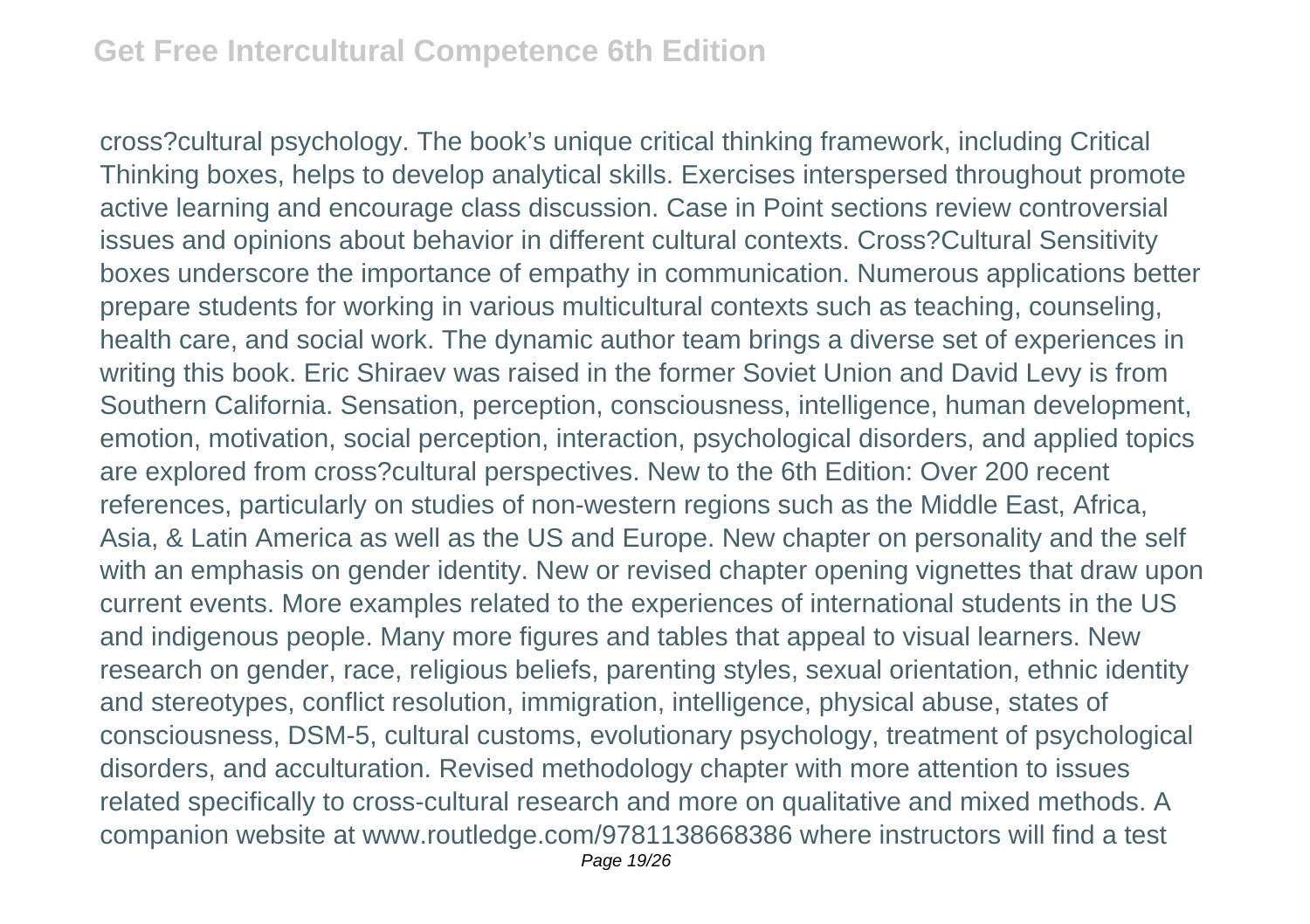bank containing multiple choice, true and false, short answer, and essay questions and answers for each chapter, and a complete set of tables and figures from the text; and students will find chapter outlines, flashcards of key terms, and links to further resources and the authors' Facebook page. Intended as a text for courses on cross-cultural psychology, multicultural psychology, cultural psychology, cultural diversity, and the psychology of ethnic groups and a resource for practitioners, researchers, and educators who work in multicultural environments.

The sixth edition of Experiencing Intercultural Communication, An Introduction provides students with a framework in which they can begin building their intercultural communication skills. By understanding the complexities of intercultural communication, students will grow in their professional endeavors and personal relationships. The unique backgrounds of coauthors Judith N. Martin, a social scientist, and Thomas K. Nakayama, a critical rhetorician, bring a distinctive perspective to this thought-provoking subject matter. The Connect course for this offering includes SmartBook, an adaptive reading and study experience which guides students to master, recall, and apply key concepts while providing automatically-graded assessments. McGraw-Hill Connect® is a subscription-based learning service accessible online through your personal computer or tablet. Choose this option if your instructor will require Connect to be used in the course. Your subscription to Connect includes the following: • SmartBook® - an adaptive digital version of the course textbook that personalizes your reading experience based on how well you are learning the content. • Access to your instructor's homework assignments, quizzes, syllabus, notes, reminders, and other important files for the course. • Progress dashboards that quickly show how you are performing on your assignments and tips Page 20/26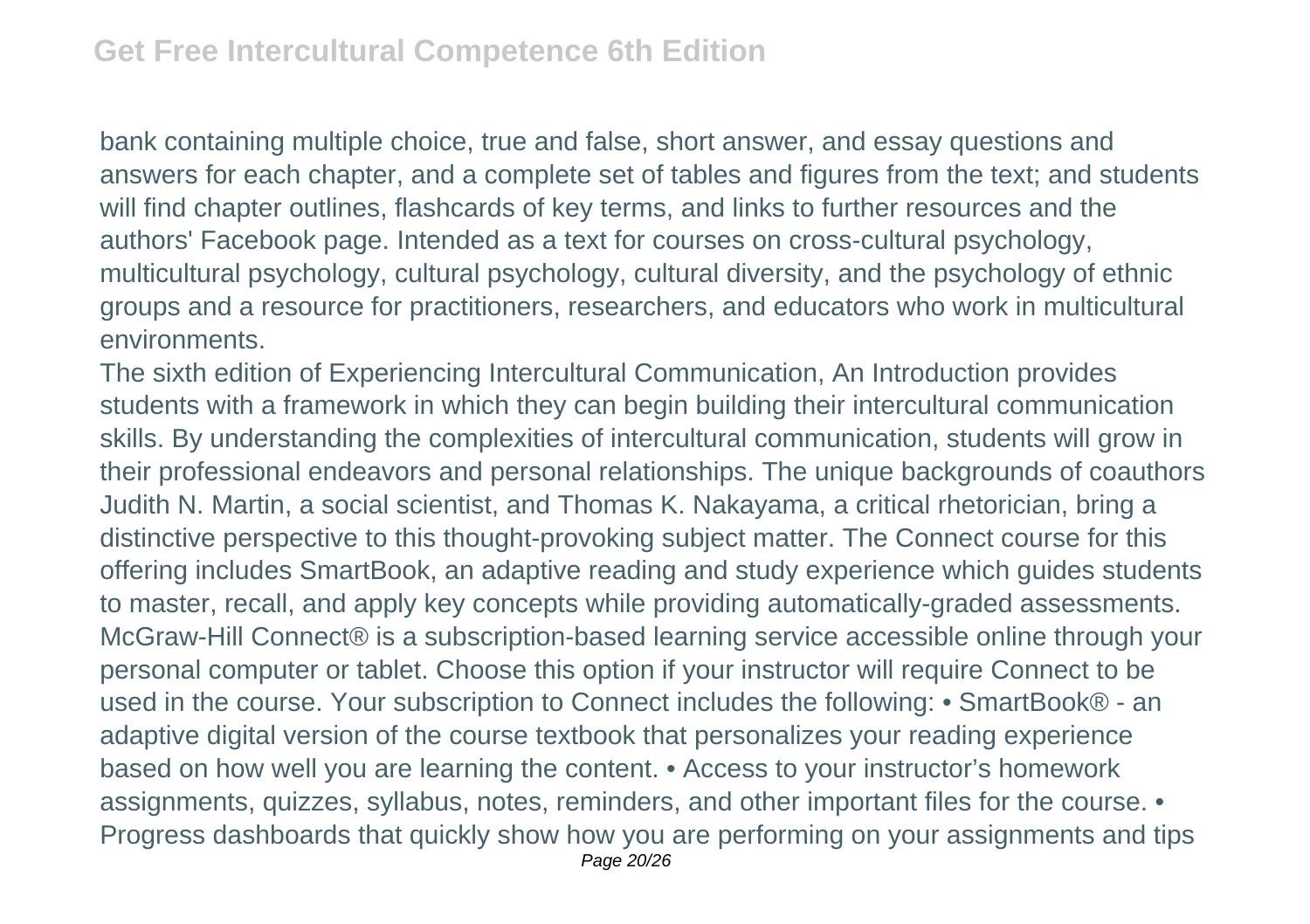for improvement. • The option to purchase (for a small fee) a print version of the book. This binder-ready, loose-leaf version includes free shipping. Complete system requirements to use Connect can be found here: http://www.mheducation.com/highered/platforms/connect/trainingsupport-students.html

Winner of ABC's award for Distinguished Publication for 2006 This book explores effective written communication across cultures both theoretically and practically. Specifically it conceptualizes cross-cultural genre study and compares English and Chinese business writing collected from Australia, New Zealand and China. It is also one of those inspired by contrastive rhetoric but has contributed innovatively and uniquely by incorporating research findings from genre analysis, in particular, the sociocognitive genre perspective into this cross-cultural study. On the one hand, the endeavor represents an in-depth theoretical exploration by considering not only discourse community and cognitive structuring, but also the deep semantics of genre and intertextuality, while broadening genre study by integrating insights from cross-cultural communication as well as the Chinese perspectives. On the other hand, the book also addresses pragmatic issues. As a particular feature, it solicits professional members' intercultural viewpoints; thus confirming the shared social "stock of knowledge" employed in the culturally defined writing conventions. Last but not least, this book explores the implications for genre education and training, and develops an appropriate model for cross-cultural genre learning, which encourages learning through legitimate peripheral participation and intercultural learning in business organizations.

Part I: Theoretical Foundations and Contemporary Dynamics in Patient Centered Relationships and Communication1. Historical Perspectives and Contemporary Dynamics2. Clarity and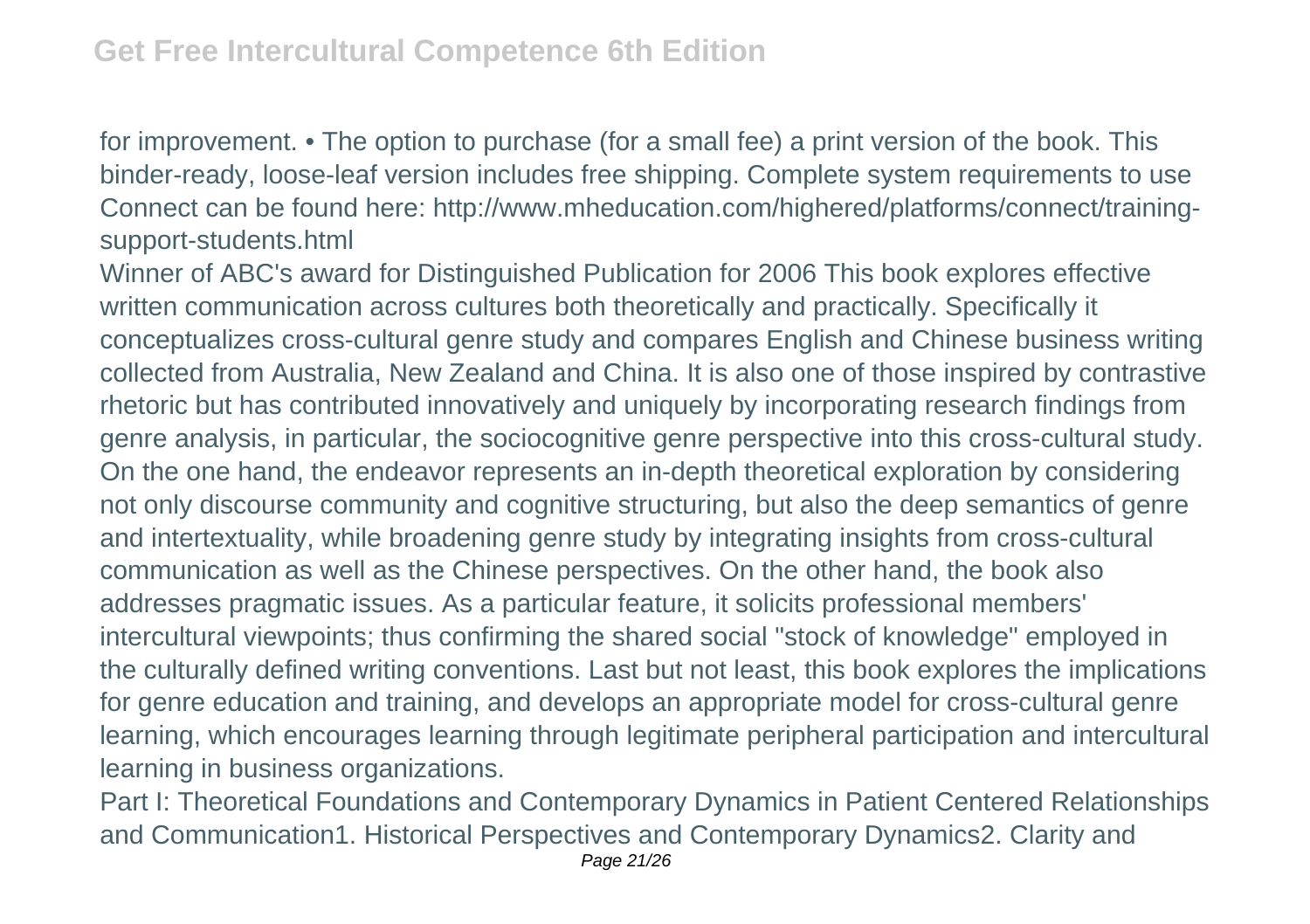Safety in Communication3. Professional Guides for Nursing Communication4. Critical Judgment: Critical Thinking and Ethical Decision MakingPart II: Essential Communication Competencies5. Developing Patient Centered Communication Skills6. Variation in Communication Styles7. Intercultural Communication8. Communicating in GroupsPart III: Relationship Skills in Health Communication9. Self-Concept in Professional Interpersonal Relationships10. Developing Patient Centered Therapeutic Relationships11. Bridges and Barriers in Therapeutic Relationships12. Communicating with FamiliesPart IV: Communication for Health Promotion and Disease Prevention13. Resolving Conflicts Between Nurse and Patient14. Communication Strategies for Health Promotion and Disease Prevention15. Communication in Health Teaching and Coaching16. Communication in Stressful SituationsPart V: Accommodating Patients with Special Communication Needs17. Communicating with Patients Experiencing Communication Deficits18. Communicating with Children19. Communicating with Older Adults20. Communicating with Patients in Crisis21. Communication in Palliative CarePart VI: Collaborative Professional Communication22. Role Relationship Communication within Nursing23. Interprofessional Communication24. Communicating for Continuity of Care25. Documentation in Health Information Technology Systems26. Health and Communication Technology. Ethics and Empowerment is aimed atproviding tactical, high-level solutions to today's business and professionalchallenges. Gathering together experts in various fields, this line of titleswill benefit professionals as they face the challenges of the ever-changingbusiness climate. Amid the burgeoning literature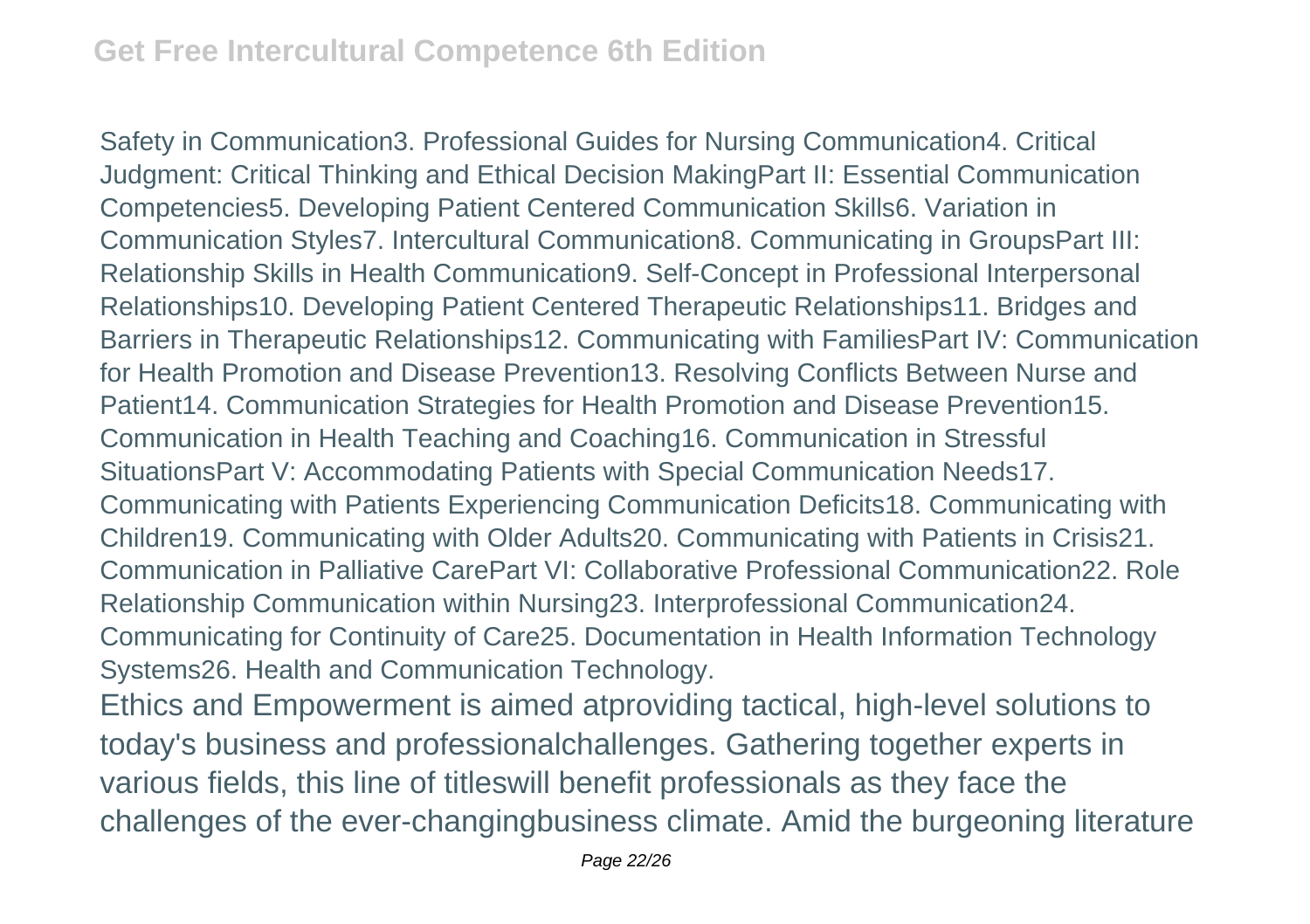on business ethics, this book providesan important lead in taking a well-known everyday management notion such as"empowerment" and using it to make "ethics" more relevantand accessible to the business world. Adding a major contribution to theongoing debate about the role of business in society, the content examines theissues of power, control, and autonomy, addressing such questions asempowerment as a matter of justice, and also provides case studies of theorganizational experiences of empowerment programs. The 7th edition of Intercultural Communication in Contexts examines communication in multicultural relationships and provides the tools for effective communication amid cultural, ethnic, and religious differences in domestic and global contexts. Students are introduced to the primary approaches for studying intercultural communication along with a theoretical and practical framework for applying the approaches in their own lives. The varied backgrounds of coauthors Judith N. Martin, a social scientist, and Thomas K. Nakayama, a critical rhetorician, bring a unique viewpoint to the subject matter. The Connect course for this offering includes SmartBook, an adaptive reading and study experience which guides students to master, recall, and apply key concepts while providing automatically-graded assessments. McGraw-Hill Connect® is a subscriptionbased learning service accessible online through your personal computer or Page 23/26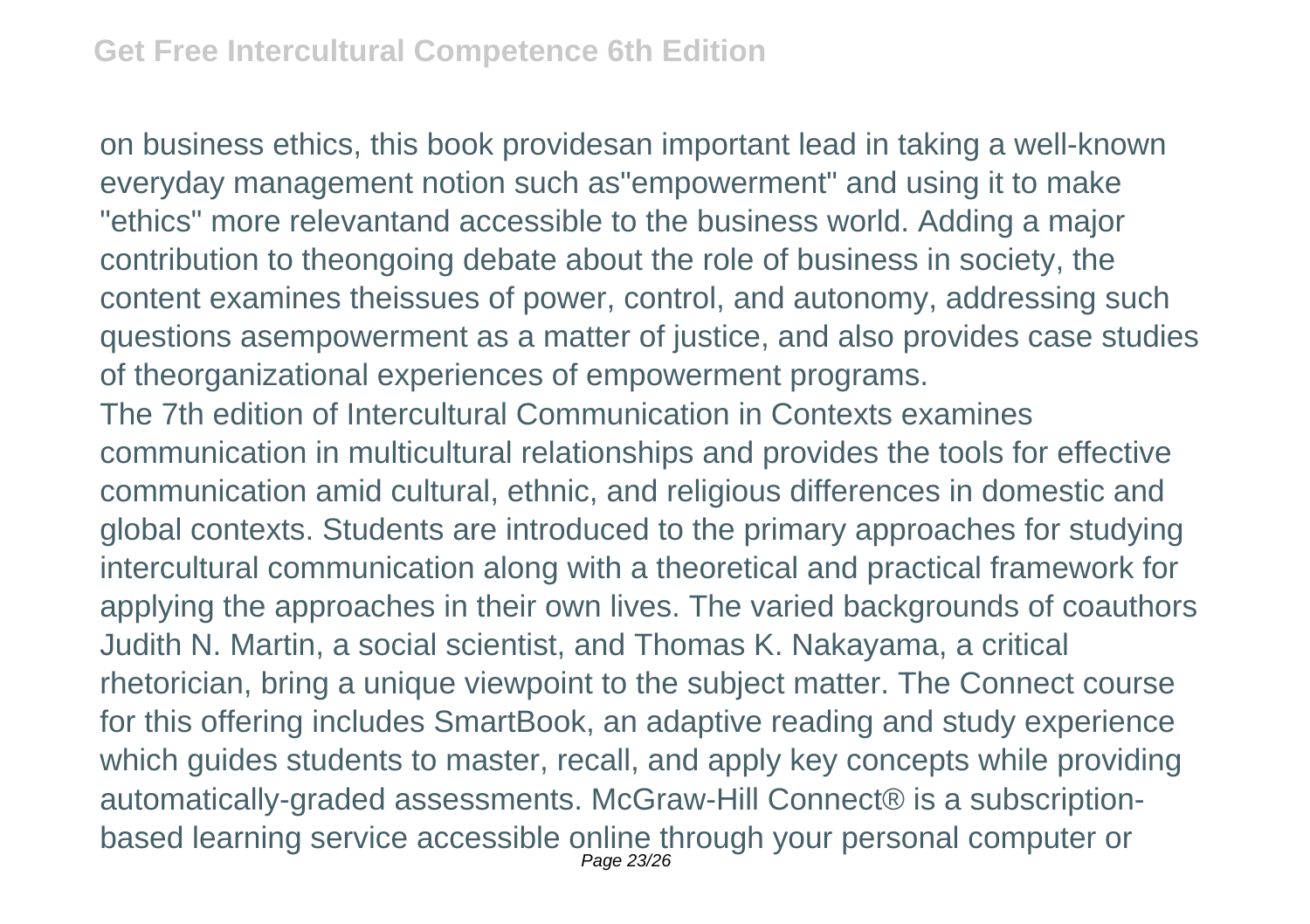tablet. Choose this option if your instructor will require Connect to be used in the course. Your subscription to Connect includes the following: • SmartBook® - an adaptive digital version of the course textbook that personalizes your reading experience based on how well you are learning the content. • Access to your instructor's homework assignments, quizzes, syllabus, notes, reminders, and other important files for the course. • Progress dashboards that quickly show how you are performing on your assignments and tips for improvement. • The option to purchase (for a small fee) a print version of the book. This binder-ready, looseleaf version includes free shipping. Complete system requirements to use Connect can be found here: http://www.mheducation.com/highered/platforms/con nect/training-support-students.html

In the fully updated Seventh Edition of Intercultural Communication: A Contextual Approach, bestselling author James W. Neuliep provides a clear contextual model (visually depicted by a series of concentric circles) for examining communication within cultural, microcultural, environmental, sociorelational, and perceptual contexts. Students are first introduced to the broadest context—the cultural component of the model—and progress chapter by chapter through the model to the most specific dimensions of communication. Each chapter focuses on one context and explores the combination of factors within that context, Page 24/26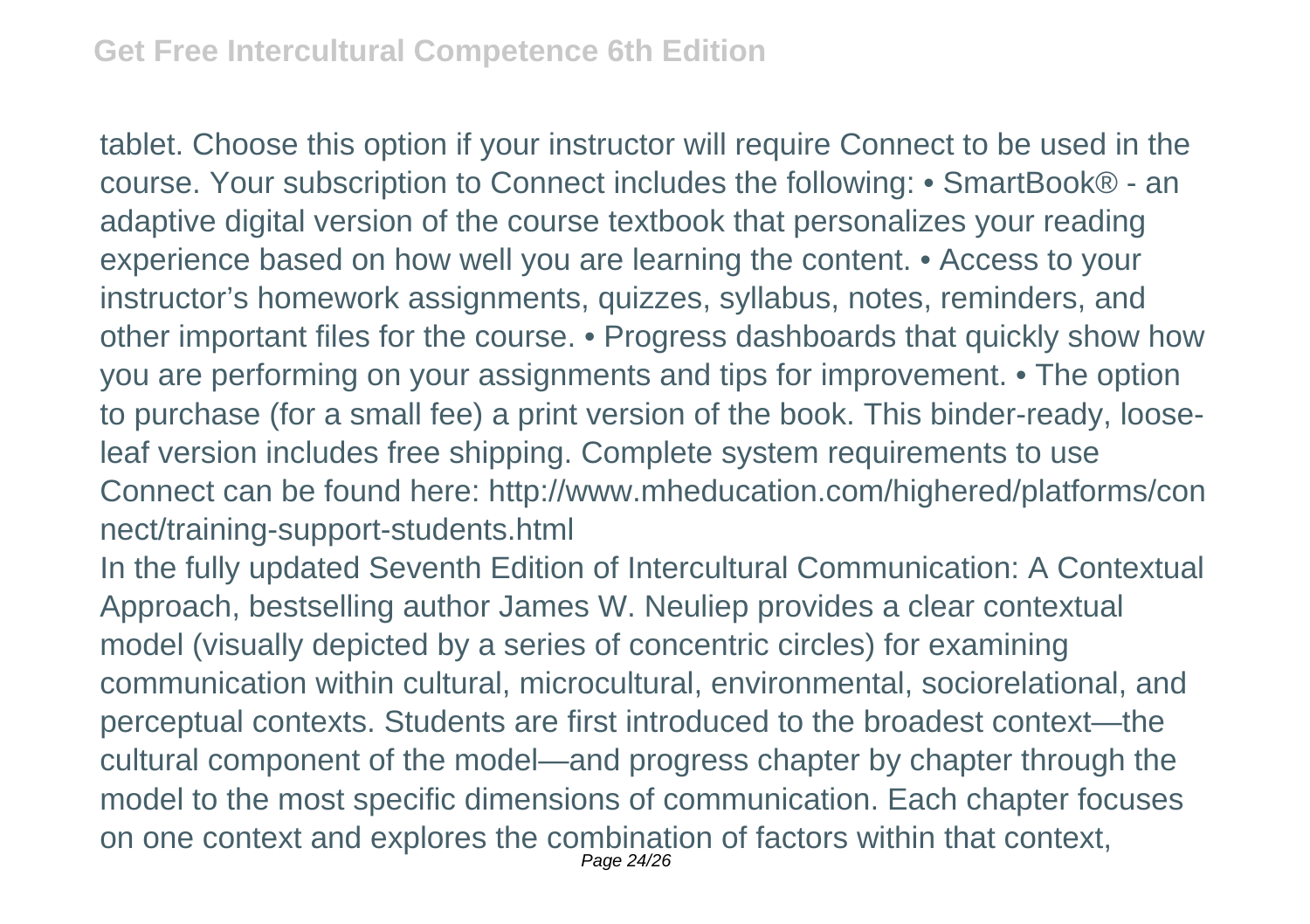including setting, situation, and circumstances. Highlighting values, ethnicity, physical geography, and attitudes, the book examines means of interaction, including body language, eye contact, and exchange of words, as well as the stages of relationships, cross-cultural management, intercultural conflict, and culture shock.

Metaphor and Intercultural Communication examines in detail the dynamics of metaphor in interlingual contact, translation and globalization processes. Its casestudies, which combine methods of cognitive metaphor theory with those of corpus-based and discourse-oriented research, cover contact linguistic and cultural contacts between Chinese, English including Translational English and Aboriginal English, Greek, Kabyle, Romanian, Russian, Serbian, and Spanish. Part I introduces readers to practical and methodological problems of the intercultural transfer of metaphor through empirical (corpus-based and experimental) studies of translators' experiences and strategies in dealing with figurative language in a variety of contexts. Part II explores the universalityrelativity dimension of cross- and intercultural metaphor on the basis of empirical data from various European and non-European cultures. Part III investigates the socio-economic and political consequences of figurative language use through case studies of communication between aboriginal and mainstream cultures, in Page 25/26